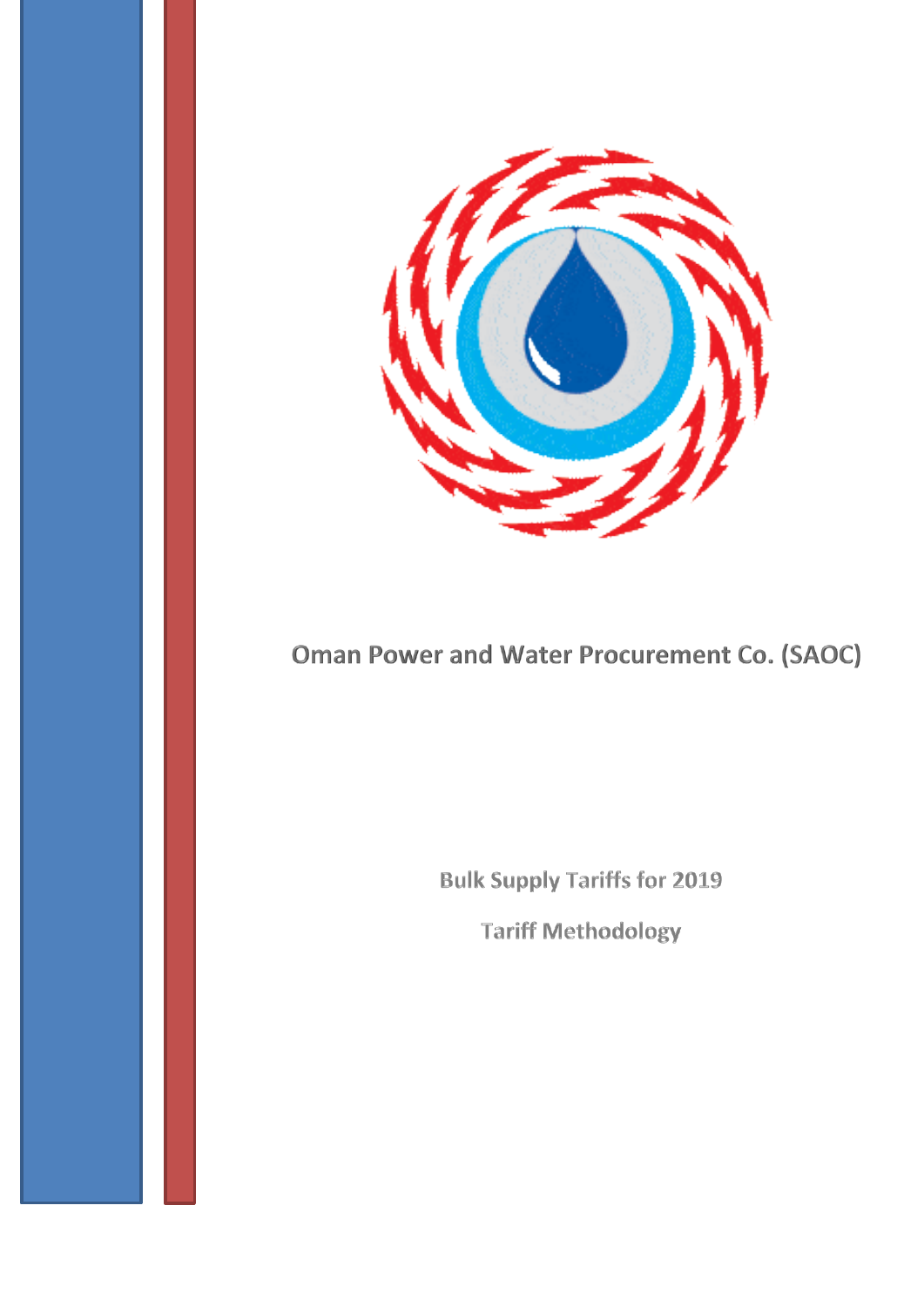### **Summary**

This document provides an overview of the methods used to prepare the Bulk Supply Tariffs (BSTs) for electricity and water as they are applied to the Main Interconnected System (MIS) and Dhofar.

OPWP conducted a review of the BST methodology in 2011, which the AER approved in February 2012. Minor modifications to the methodology have been approved by the AER and implemented in subsequent BSTs, with updates to this document. The methodology used for the 2019 BSTs is unchanged in principle, but introduces a Tariff Balancing Charge toward reducing year-to-year fluctuations in the tariffs that are not caused by changes in underlying costs in the current year. This change is intended to provide a clearer price signal to consumers.

The principles of the BST methodology, with respect to the tariff level, structure, and billing determinants, are described as follows:

- 1. **Level.** The level of both electricity and water BSTs should be set to the relevant revenue requirement. The revenue requirement is defined as the allowed financial costs allocated to the relevant sector and business;
- 2. **Structure.** The structure of the BSTs should be based on underlying marginal costs, and scaled appropriately to a level that will recover the revenue requirement. Conclusions specific to the electricity and water sectors are described as follows:
	- a. Electricity. The structure is based on underlying short-run marginal economic costs. This approach best promotes allocative efficiency, recognising that electricity consumption outside the peak demand periods is unlikely to require new capacity. Both short-run marginal capacity costs and short-run marginal energy costs are scaled by a common factor to reach the electricity revenue requirement, in order to preserve the price signal.
	- b. Water. The structure is based on long-run marginal economic costs. Considering that incremental water demand at any time of the year requires new capacity, unlike electricity, this approach best promotes allocative efficiency in the water sector. Separate scaling factors are determined for the fixed and variable components: the fixed component of long-run marginal costs are scaled to reach the fixed component of the water revenue requirement, and the variable component of long-run marginal costs are scaled separately to recover the variable component of the water revenue requirement. Other scaling approaches would expose OPWP to potentially large mismatches between its revenues and its costs given the difficulties with forecasting water sales volumes, and the large difference between variable economic cost and variable financial costs faced by OPWP.
- 3. **Billing Determinants.** The current billing determinants remain appropriate for both electricity and water.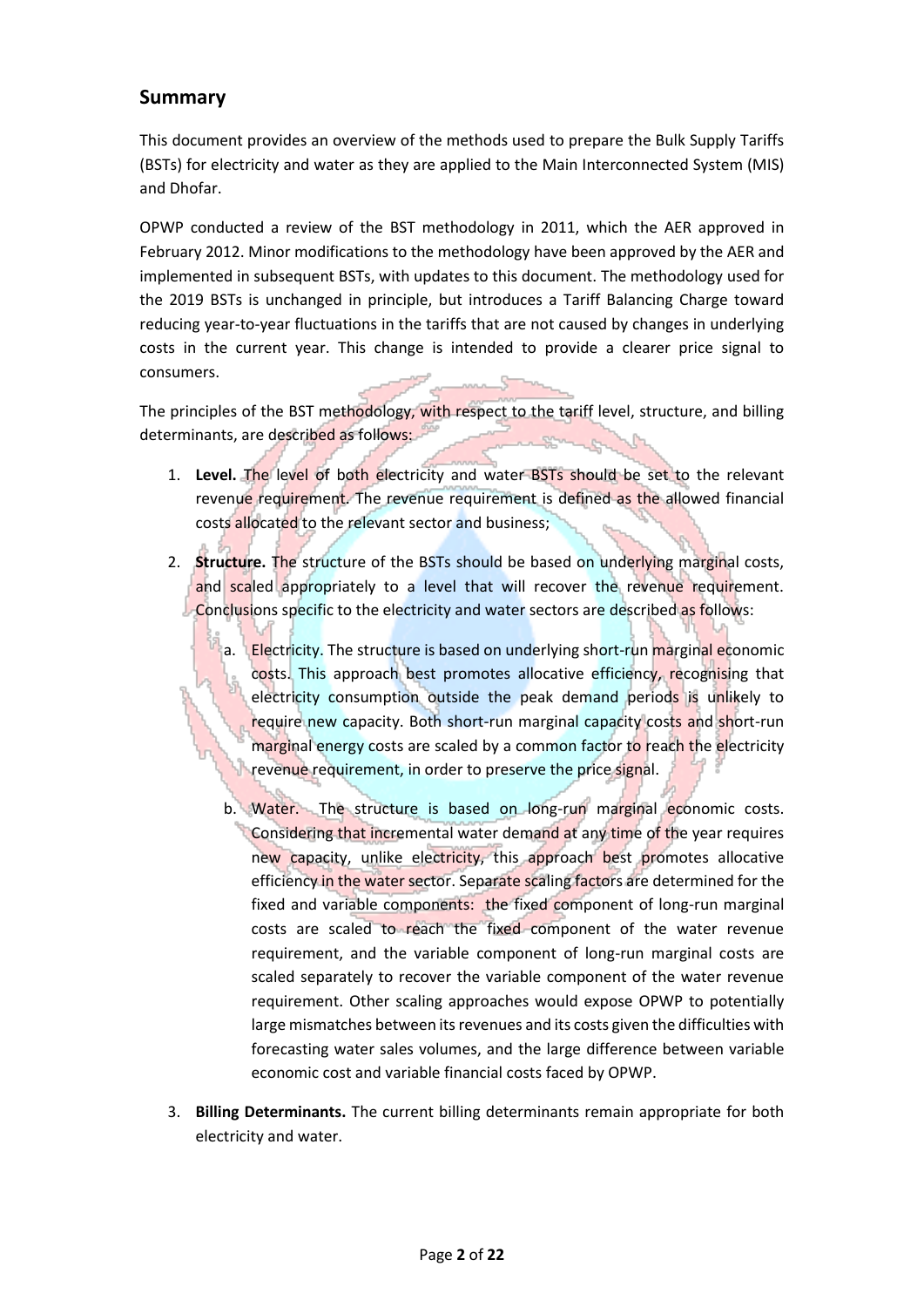### **Introduction**

**.** 

This document summarises the key steps in the methodology used to develop the electricity and water BSTs for 2019. The description of these steps examines first the electricity BST methodology, then the water BST methodology, and finally, the allocation of joint costs (in the case of IPWPs) to the electricity and water sectors respectively. The electricity BST for 2019 are presented in annex to the document.

The guiding principles are that:

- a) Tariff levels should be based on financial costs.<sup>1</sup> While efficiency arguments would suggest tariff levels should be based on the economic costs, this is considered unacceptable as it would result in a large over-recovery of financial costs (i.e., exceeding the Maximum Allowed Revenue in the OPWP licence).
- b) Tariff **structure** should be based on the underlying structure of economic marginal costs. Economic efficiency will be encouraged by reflecting the underlying structure of marginal costs where reasonably practical, for example in the choice of rate bands for electricity.

OPWP uses a number of models to develop the BSTs, comprising:

- a) The **Demand Forecast** model: an in-house Excel model that takes input on historical electricity and water demand and projections of customer load growth to develop a forecast of electricity and water demand, which is used as input to the Power System Simulation model.
- b) The **Power System Simulation** model: a proprietary generation investment planning and dispatch model, that takes input data on demand, generation and fuel prices (in either economic or financial prices), and power system operational characteristics to simulate the hourly dispatch of the power system and simultaneously estimate hourly short-run marginal costs (SRMCs), disaggregated into short-run marginal capacity costs (SRMCCs) and short-run marginal energy costs (SRMECs), and fuel costs.
- c) The **Revenue Requirements** model: an in-house Excel model that takes input data on OPWP purchase costs, OPWP-own costs and other allowed costs and derives revenue to be recovered from the electricity and water BSTs for the Main Interconnected System ("MIS") and the Dhofar Power System ("DPS") (previously known as the Salalah System).
- d) The **Electricity BST** model: an in-house Excel model that takes input data on hourly SRMCCs and SRMECs from the Power System Simulation model and the electricity revenue requirement from the Revenue Requirements model together with a user selection of rate bands and scaling approach to derive the electricity BST for a particular system.
- e) The **water BST** model: an in-house Excel model that takes input data on costs of water production from a recent engineering report, electricity costs from the electricity BST model and the water revenue requirement from the Revenue Requirements model

<sup>&</sup>lt;sup>1</sup> Financial costs in this context correspond to OPWP's actual "out-of-pocket" costs to supply electricity. This is relevant in particular to the actual cost of natural gas used for electricity generation as supplied by the Ministry of Oil and Gas. Economic costs in this context correspond in contrast to the "opportunity cost" of natural gas, evaluated at international prices.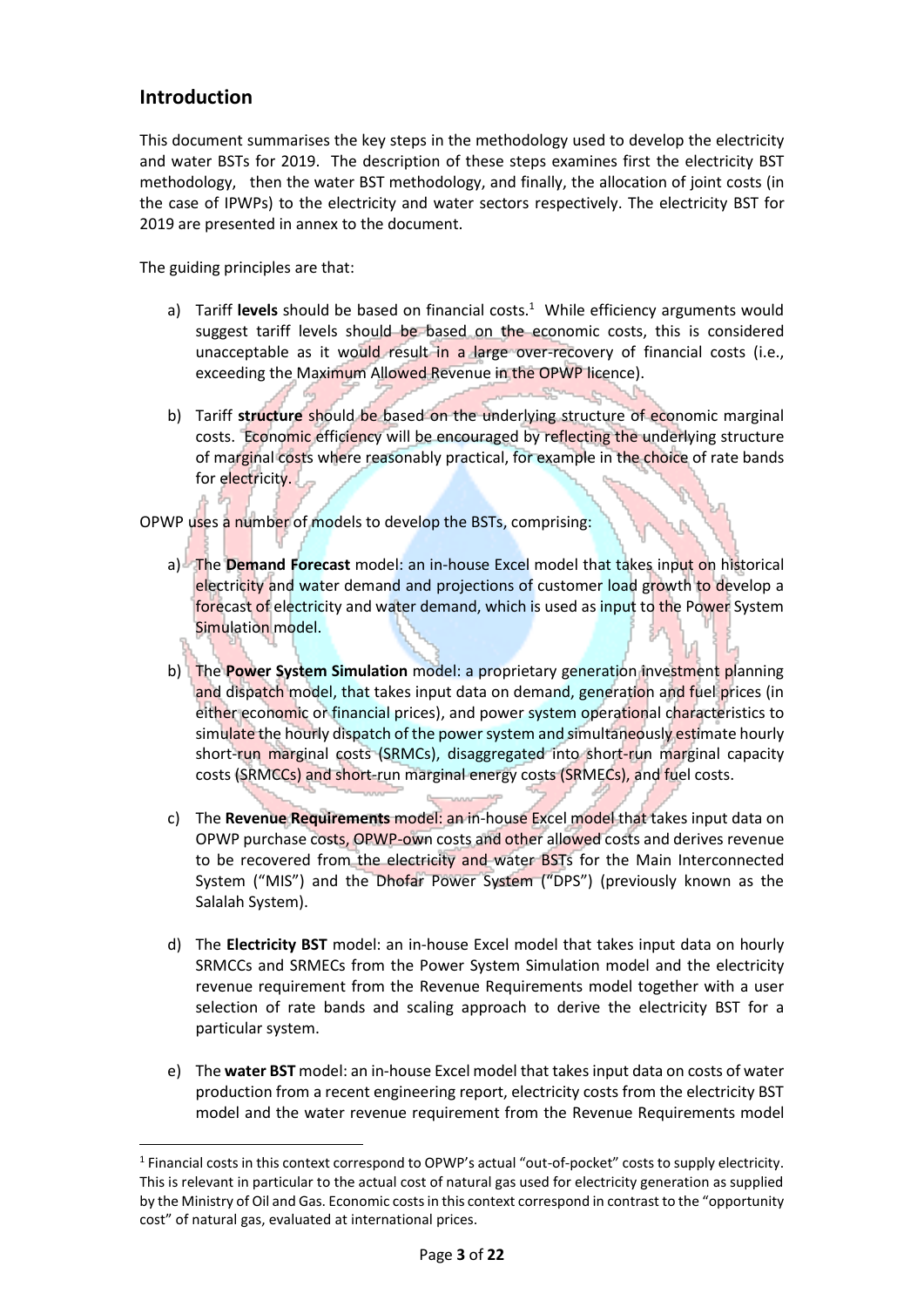together with a user selection of scaling approach to derive the water BST for a particular system.

The models place certain practical limitations on the methodologies. The Power System Simulation model is an hourly unit-commitment model that meets international standards, yet its flexibility is also somewhat limited as it needs significant user inputs to model combinations of outages of equipment at the combined cycle plants and electricity production at IWPPs and to meet the security standard in terms of loss-of-load-hours (LOLH). The inhouse models were also developed to provide flexibility, yet there are implicit limitations in their design as well as explicit limitations such as on the number of rate bands, choice of hours in each rate band and the selection of scaling approach.

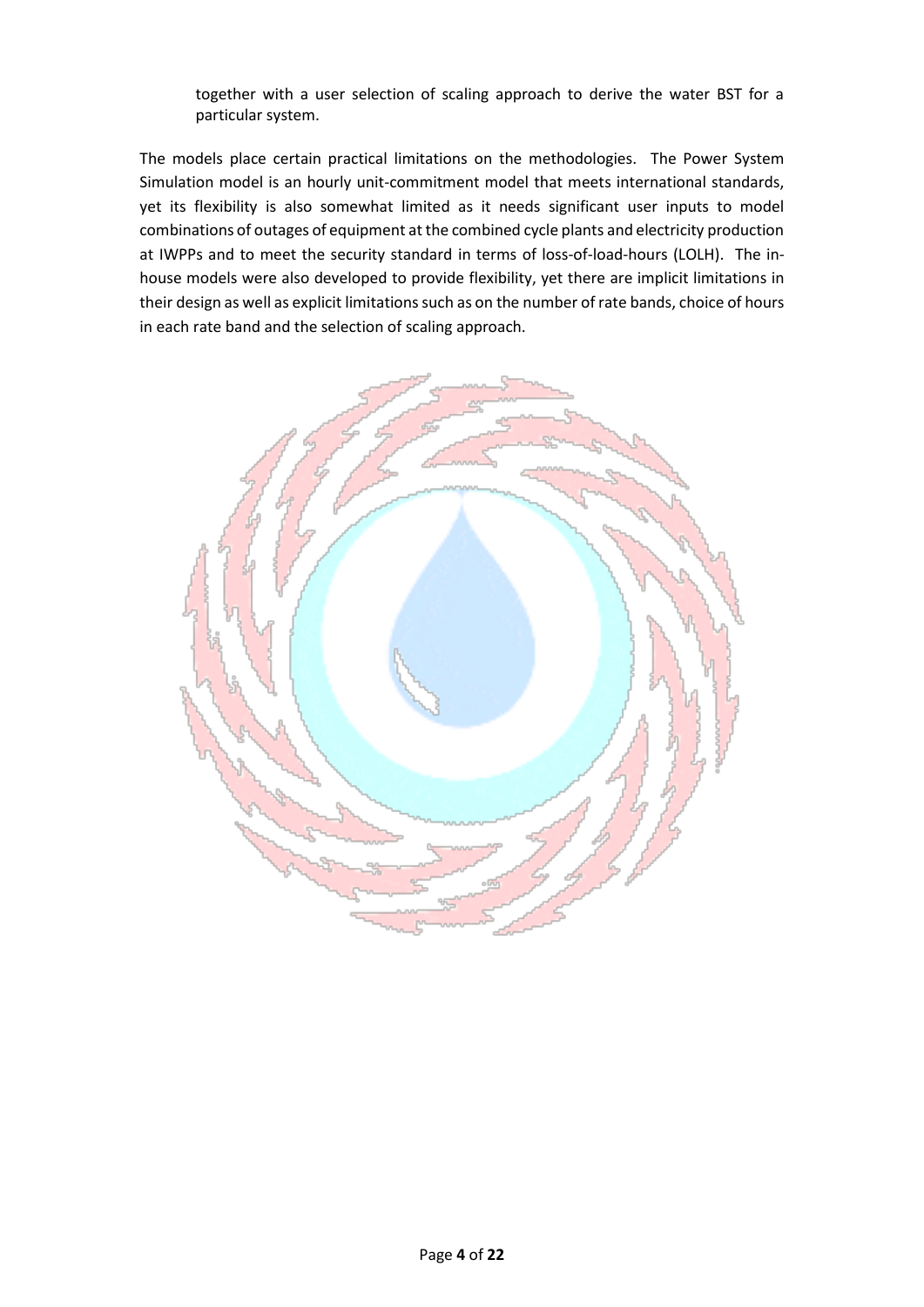## **Electricity BST Methodology**

The principles used to develop the electricity BST and the key steps in the methodology are described below, dealing firstly with structure and secondly with level and scaling. Figures 1 and 2 show the main steps in the development of the electricity BST.



Figure 1 : Steps to determine the structure of the electricity BST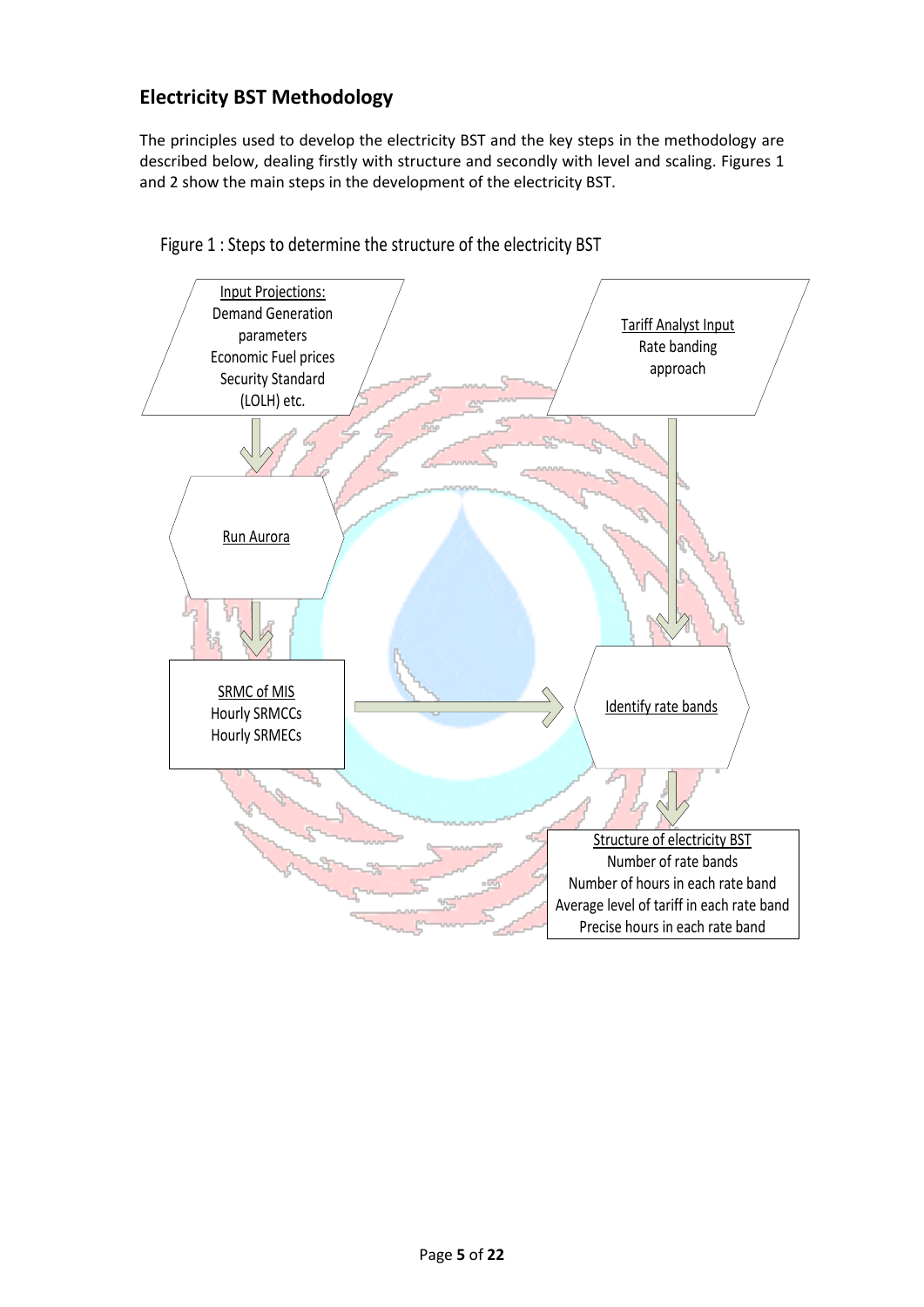

Figure 2 : Steps to determine the level of the electricity BST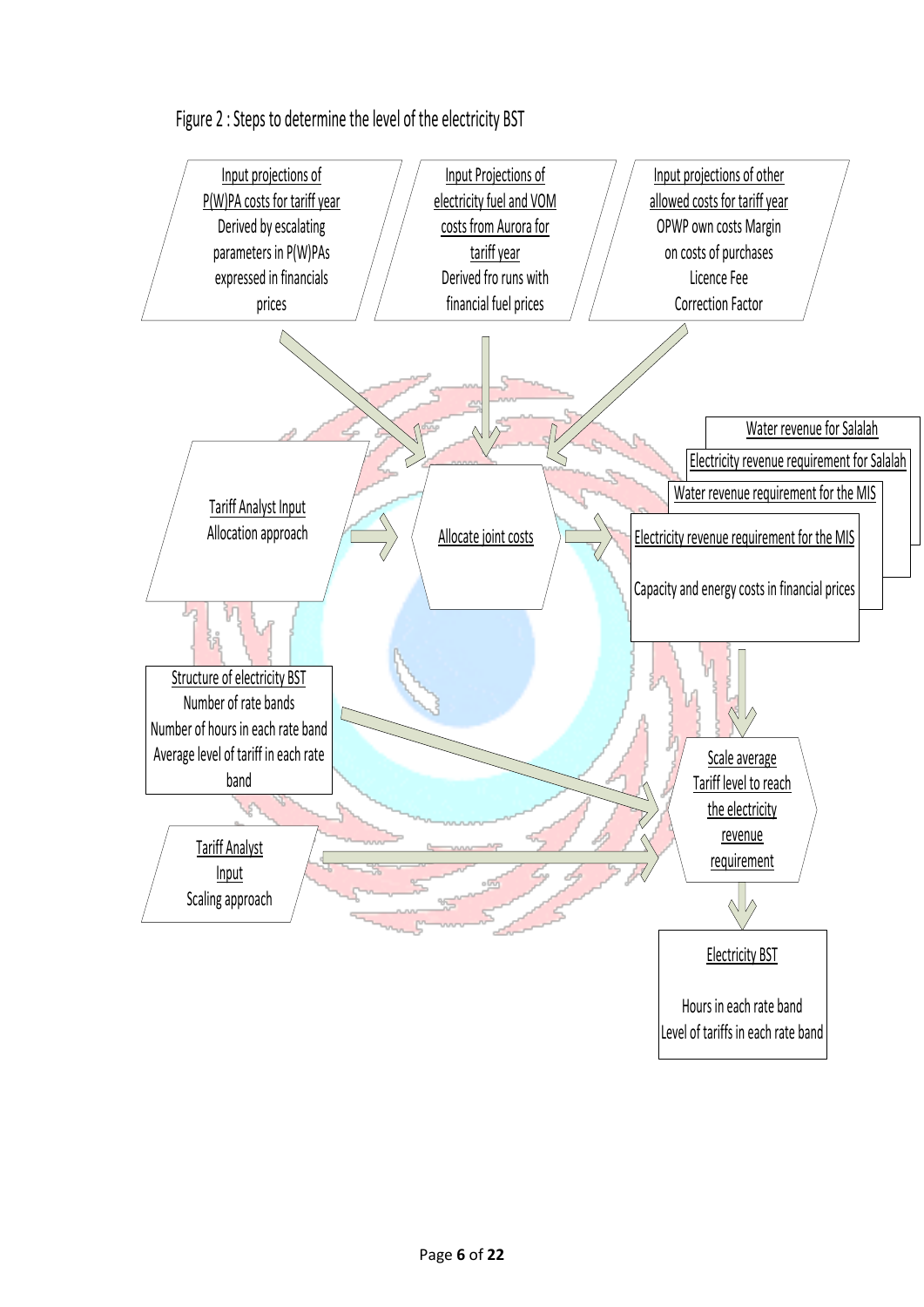### **Principles**

The following five principles have guided the development of the electricity BST:

- a) The structure of the BST is set to reflect short run marginal economic costs in order to promote allocative efficiency.
- b) The level of the BST is set to achieve the combined electricity revenue requirement of the MIS and DPS. This revenue requirement comprises the financial costs attributed to electricity, comprising:
	- i. direct costs of electricity purchases from IPPs;
	- ii. indirect costs allocated to electricity, such as the allowed revenue in respect of OPWP-own costs and licence fee; and
	- iii. the portion of joint costs at the IWPPs allocated to electricity.
- c) Tariffs are scaled to reflect short-run marginal economic costs. The scaling factor is determined to limit total revenues to the electricity revenue requirement. The scaling factor is multiplicative, and applies uniformly to both capacity and energy costs for the following reasons:
	- i. scaling of capacity costs alone would be insufficient;
	- ii. given the relatively narrow time bands for peak demand, some reduction is necessary to the large differentials between peak and off-peak period tariffs as a practical matter, in order to encourage peak demand reduction rather than merely shifting the time of the peak demand. Multiplicative scaling reduces the large peak and off-peak differentials, whereas separate scaling of economic capacity and energy costs further exacerbates the large peak and off-peak differentials as it impacts disproportionately on energy costs.
- d) The allocation of joint costs at IWPPs between electricity and water is based on sharing the benefits of joint production.
- e) The current billing determinant remains appropriate. This is a single variable charge expressed in RO/MWh that combines both capacity and energy components (and, thus, ensures that variable charges better reflect underlying economic costs than would be the case if separate fixed and variable charges were introduced).

### **Tariff Structure**

Concerning tariff structure, and specifically the rate bands, the methodology comprises the following steps:

1. Establish input data to the Power System Simulation model. The input data include projected demand (provided by the Demand Forecast model), operating and cost characteristics of generation units, projected fuel prices and value of lost load (VOLL)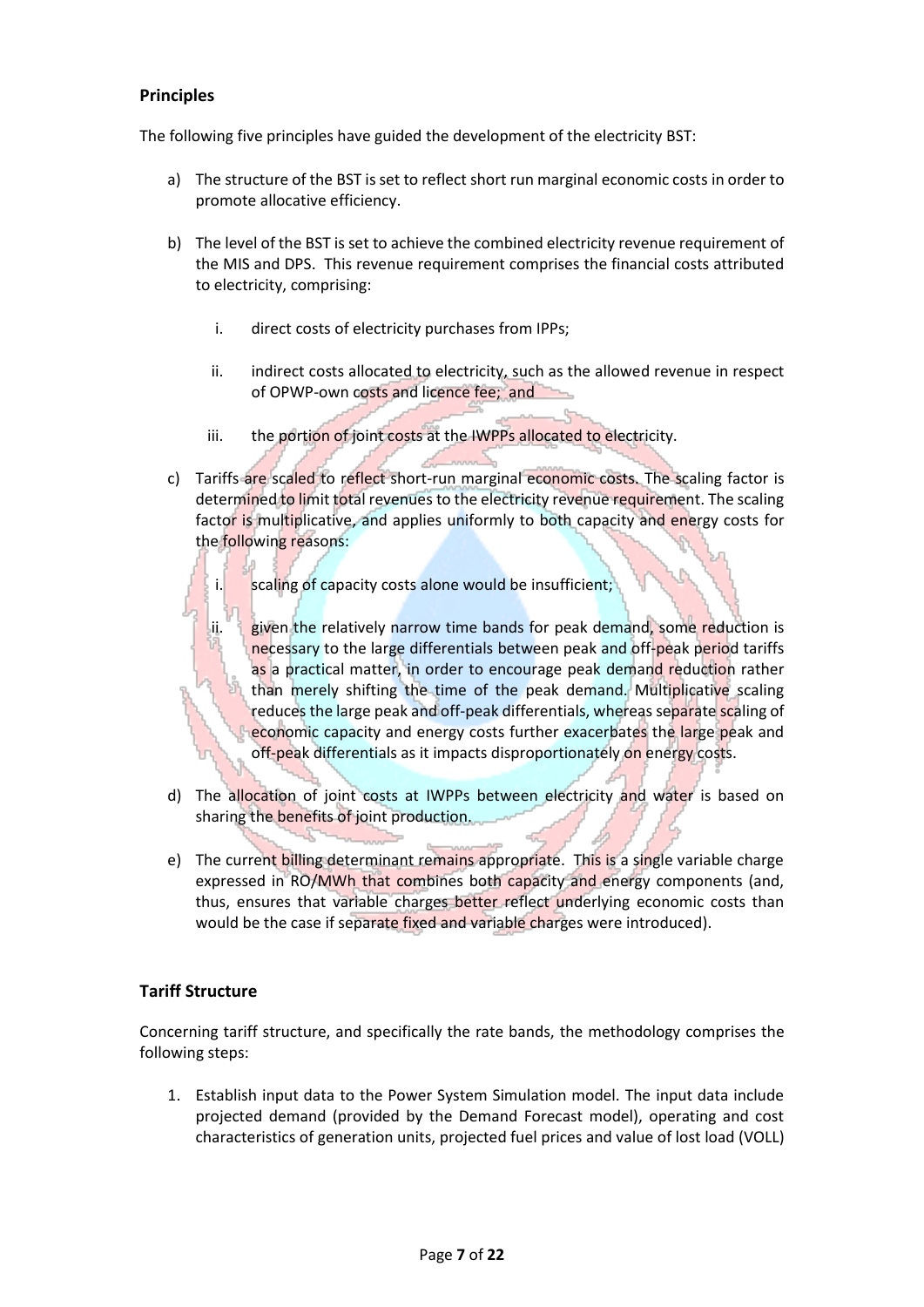at economic prices, and unit operating constraints such as must-run generation and outages of equipment at the combined cycle plants and IWPPs<sup>2</sup>.

- 2. Run the Power System Simulation model for many iterations with stochastic demand and plant availability to determine the hourly average SRMCs, SRMCCs and SRMECs for a system in which plant capacity has been manually adjusted to ensure generation adequacy according to required standards<sup>3</sup>. For a particular iteration and hour, there is either:
	- a. no unserved energy: in which case the SRMCC is zero and the SRMEC is the incremental cost of the marginal plant (the highest cost plant running unconstrained in the hour); or
	- b. Unserved energy: in which case the SRMCC is the VOLL less the incremental cost of the marginal plant and the SRMEC is the incremental cost of the marginal plant.
- 3. Identify rate bands for each of the MIS and DPS by examining the hourly profile of average SRMCs and manually grouping the profile into bands of hours having similar SRMCs.
- 4. Determine tariff levels separately for each of the MIS and DPS, separated into capacity and energy components, for the selected rate bands as the demand-weighted average of the SRMCs for each hour in the relevant rate band.

#### **Level and Scaling**

1

Concerning the level and scaling of the tariffs, the methodology comprises the following steps:

- 1. Establish the purchase costs of electricity. These are the expected costs for the tariff year, projected according to the P(W)PA terms for each plant. They include the following components:
	- a. Capital and fixed O&M (FOM) costs for each plant based on escalation of base PWPA charges and projected availability;
	- b. Fuel and variable O&M (VOM) costs associated with electricity production at each plant, based on the projected dispatch provided by the Power System Simulation model using financial fuel prices;
	- c. Fuel and VOM costs associated with water production at each IWPP based on escalation of base PWPA charges and projection of the historical trend in water production at each IWPP.

 $<sup>2</sup>$  Of necessity, given the complex configurations of steam turbines, gas turbines, heat recovery steam</sup> generators and auxiliary boilers that can be in service at the IWPPs, we make a number of simplifications.

<sup>&</sup>lt;sup>3</sup> The current generation security standard requires that there should be no more than 24 LOLH each year; whereas the GCC interconnection standard requires no more than 5 LOLH each year for the interconnected system. For BST purposes only, we have chosen to use around 5 LOLH to determine the SRMC profile. Using fewer LOLH to determine the SRMCs tends to mean sharper peaks in the SRMC profile as the times of loss of load, and hence material system stress and material SRMCCs, become confined to fewer hours.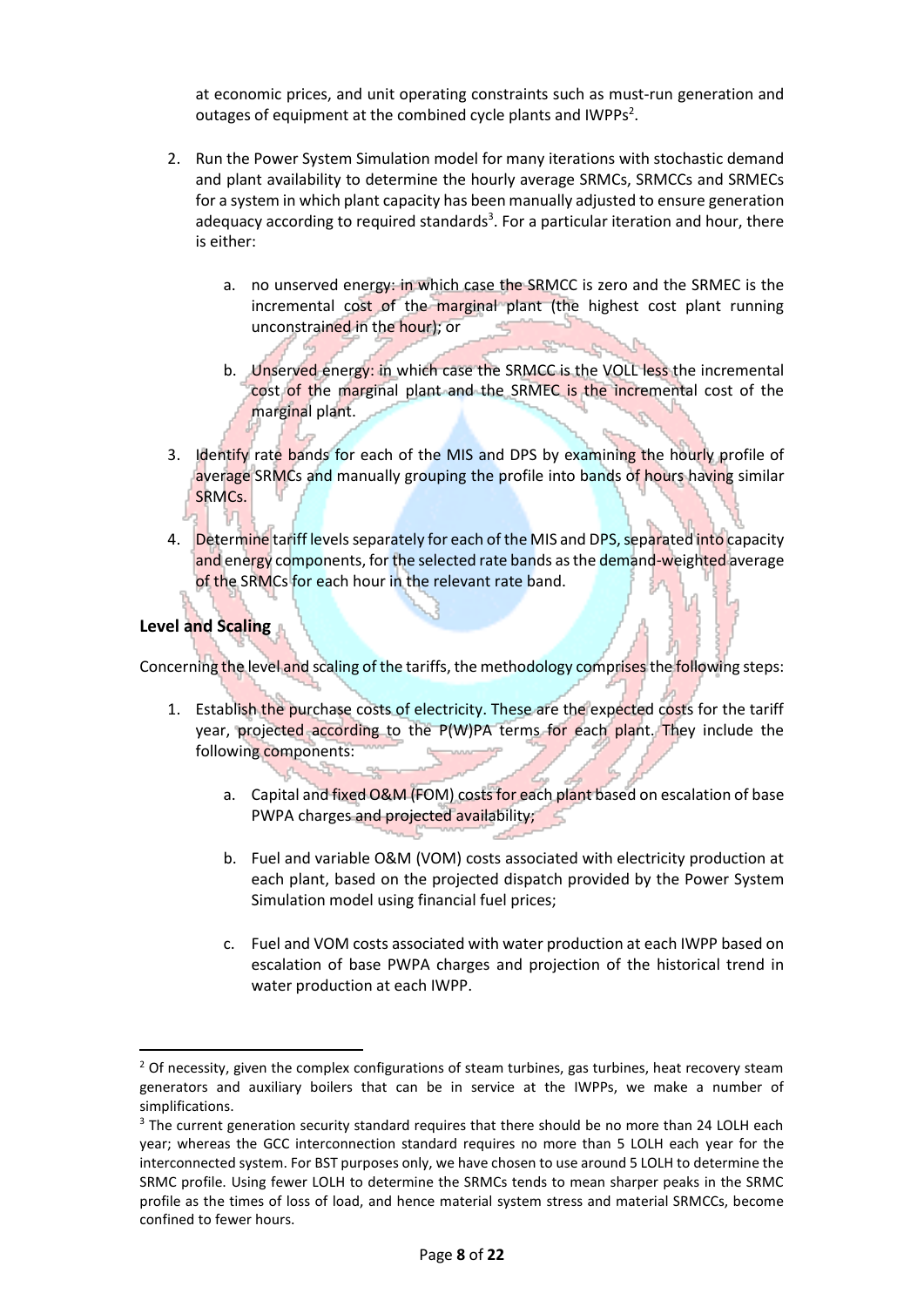- 2. Establish other allowed costs for the tariff year, comprising the projected amounts for:
	- a. OPWP own costs;
	- b. 0.25% margin on projected purchase costs;
	- c. Licence fee;
	- d. Correction factor;
	- e. Extraordinary costs, if applicable.
- 3. Allocate financial costs to electricity and water for both the MIS and DPS, as set out more fully below, to determine the respective revenue requirements and their separation into fixed and variable components (with respect to output).
- 4. Set aside the Correction Factor (K-factor) from the other elements of the revenue requirement. The K-factor is a cost carryover from the previous year, and therefore not part of the underlying costs of the current year. This will be included in the Tariff Balancing Charge (TBC), discussed further below.
- 5. Scale the SRMC-based tariff levels to the electricity revenue requirement using the following procedure:
	- a. Scale the capacity and energy components of the SRMC-based tariffs by a single multiplicative factor to match the electricity revenue requirement. The same factor is applied to both MIS and DPS tariff levels that were determined based on their respective SRMCs;
	- b. Make an equity adjustment to assure (i) that tariff levels on each system have parity in the winter period, and (ii) that in aggregate the tariff levels on each system result in the same average tariff (revenue requirement divided by total electricity production). For the MIS, this may require a minor adjustment to the on-peak weekday tariff. For the DPS, being the smaller system, this may require a single factor multiplier applied to all winter period tariffs (Nov-Mar) to equal the MIS winter tariff, and then a further adjustment to all summer period tariffs (Apr-Jun) such that the DPS average tariff will equal the system average tariff.
	- c. Round the resulting tariff levels to integer values and project the revenue resulting from the rounded tariffs. Assess the extent of over-recovery or under-recovery of the tariffs, as the Maximum Allowed Revenue (MAR) less the projected revenue, and apply this value to the TBC.
- 6. Determine the total revenue required of the TBC as the sum of the K-factor and the result of step 5(d) above (i.e., MAR less projected rate-band revenue). The Tariff Balancing Charge is this value divided by total electricity production. The TBC may be positive or negative in a given year, and is applied as a flat charge (or credit) per unit of electrical energy delivered.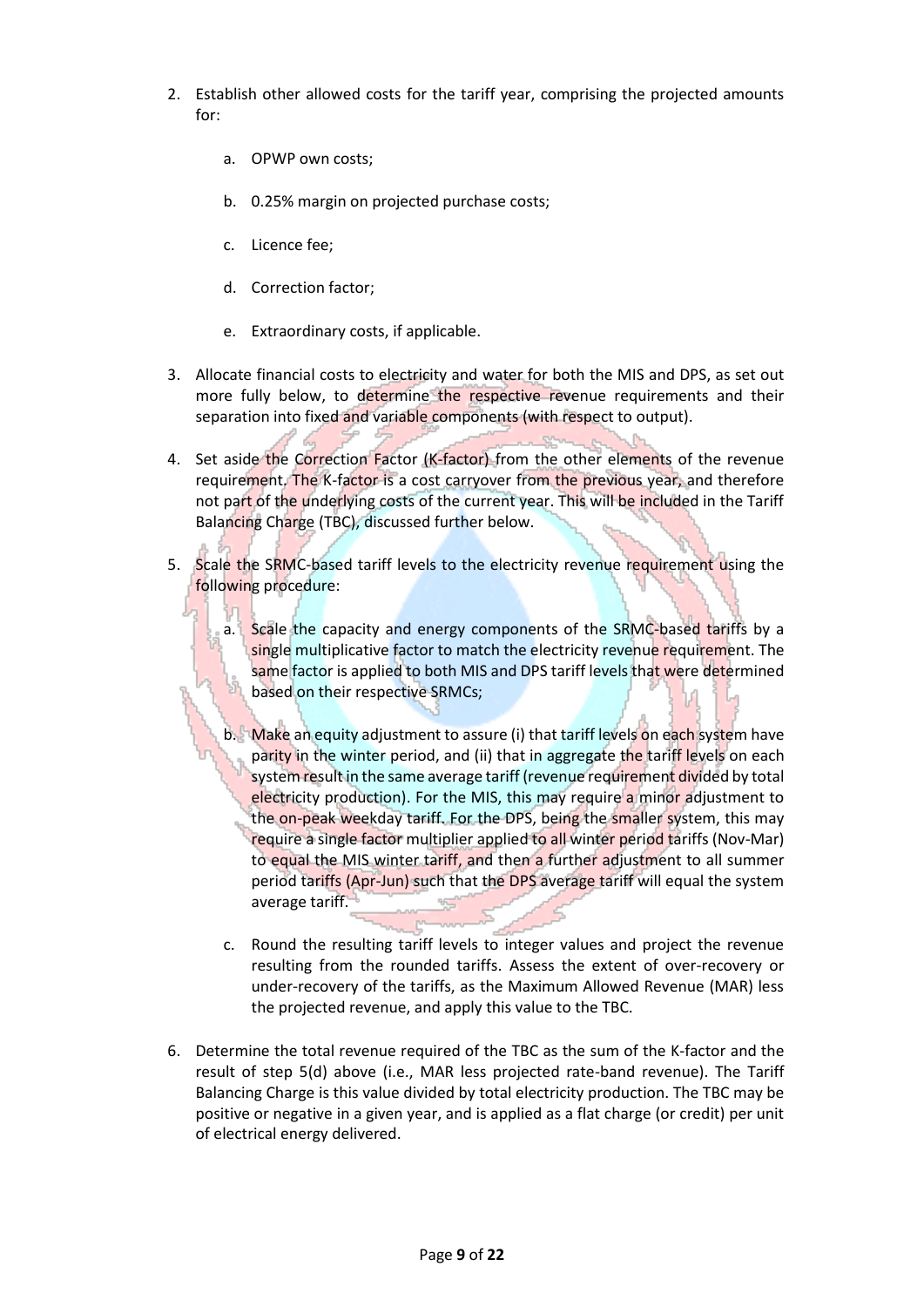### **Water BST Methodology**

The principles used to develop the water BST are described below, followed by the key steps in the methodology dealing firstly with structure and secondly with level and scaling. Figures 3 and 4 show the main steps in the development of the water BST.



Figure 3 : Steps to determine the structure of the water BST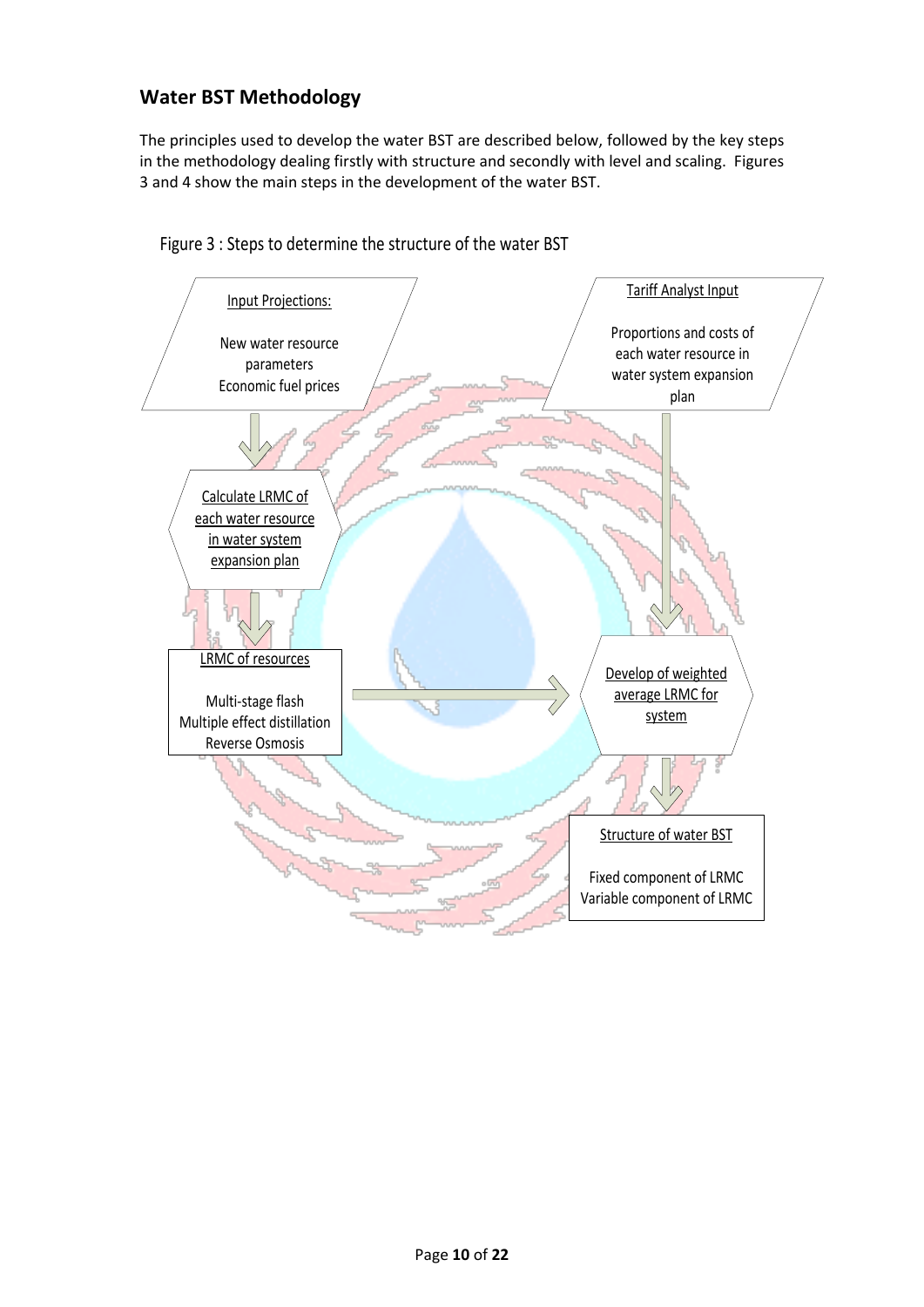

Figure 4 : Steps to determine the final water BST which covers the water revenue requirement

### **Principles**

As for electricity, a key design choice is between structures that reflect SRMCs and structures that reflect long-run marginal costs (LRMCs). However, the choice is complicated by (a) absence of a suitable "water dispatch" model to determine SRMCs or LRMCs and (b) availability of substitute water resources that may not be priced at marginal economic costs.

The approach is similar to that for electricity with the exceptions that:

- a) The structure of the BST is based on the long run marginal economic costs, as there is little spare capacity at existing water production facilities, which means that incremental demand will require development of new capacity; and
- b) The fixed and variable components of the tariff are scaled by *separate* multiplicative factors, to recover respectively the fixed component and the variable component of the water revenue requirement.

Accordingly, the water BST methodology adheres to the following principles: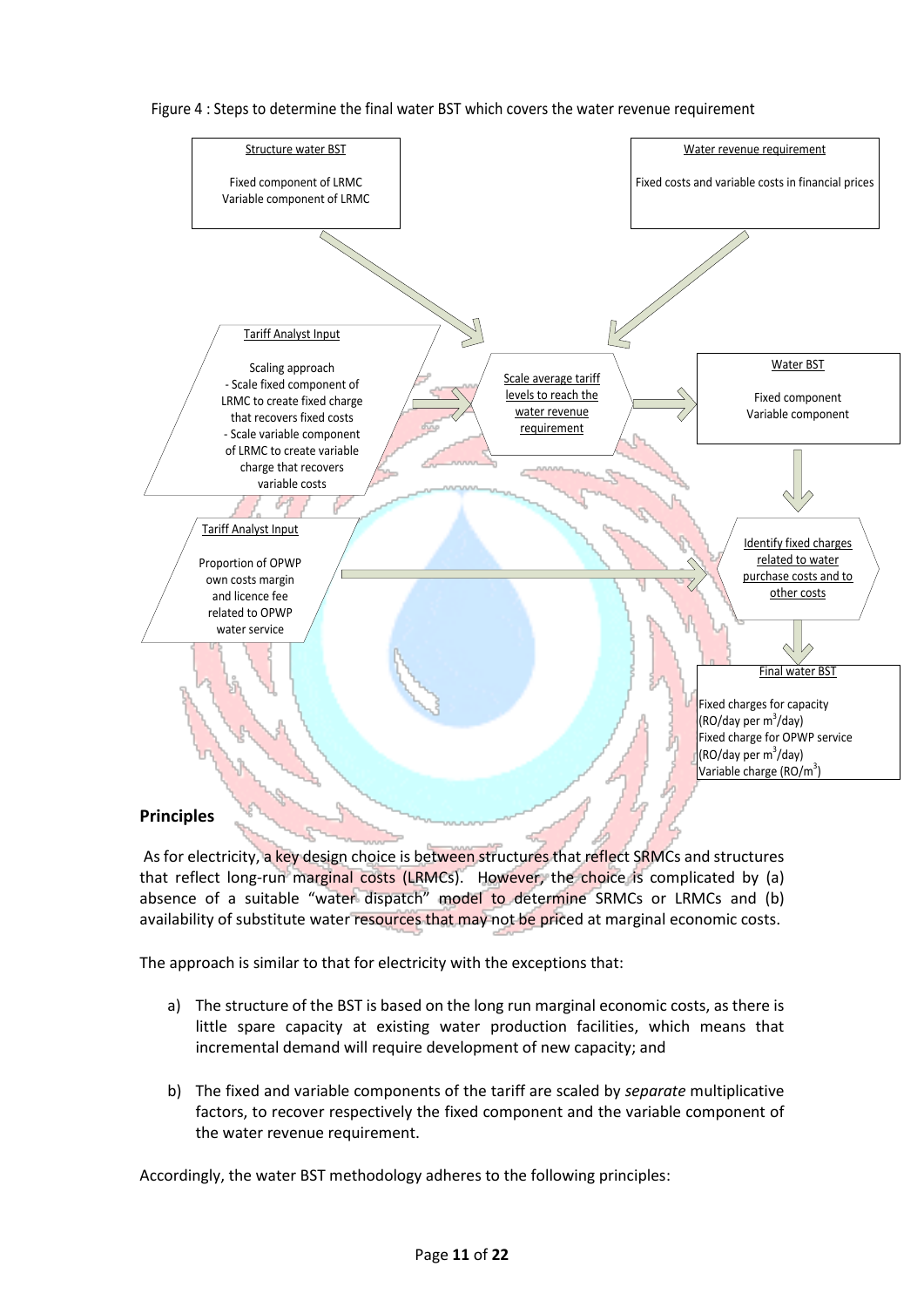- a) The structure of the BST is set to reflect long run marginal economic costs.
- b) The level of the BST is set to achieve the water revenue requirement. This revenue requirement comprises the financial costs attributed to water, comprising:
	- i. Direct costs of water purchases;
	- ii. Indirect costs allocated to water, such as the allowed revenue in respect of OPWP own costs and licence fee; and
	- iii. The portion of joint costs at the IWPPs that are allocated to water.
- c) Separate multiplicative factors are used to scale the fixed and variable components of the tariff. Separate factors are used rather than a uniform factor (as in the electricity BST methodology) for the following reasons:
	- i. If scaling were by fixed costs alone, this could lead to unreasonable charges for the IWPPs that have relatively low fixed costs;
	- ii. OPWP will be less exposed to within-year volume volatility (because variable revenue will be more closely linked to variable costs).
- d) The allocation of joint costs at IWPPs between electricity and water is based on sharing the benefits of joint production.
- e) The current billing determinants remain appropriate. These comprise
	- i. Fixed charges for capacity expressed in RO/day per m3/day;
	- ii. Fixed charges for OPWP service expressed in RO/day per m3/day; and
	- iii. Variable charges for water delivered expressed in RO/m3.

#### **Structure**

Concerning structure, the methodology comprises the following four steps:

1. Establish input data required to estimate LRMCs and projected actual costs of water production for the principal water resources. These inputs include projected technology capital and FOM costs, economic lifetimes, fuel prices, and VOM costs at economic prices. LRMCs are projected to be those associated with new RO technology, benchmarked to the most recent tariffs arising out of OPWP competitive tenders for IWPs. With respect to assessing the cost of water production under joint production at CCGT/MSF plants, the methodology is described in a subsequent section below, Allocation of Joint Costs to Electricity and Water. In principle, we assume for these plants that (i) the electricity sector bears the costs that it would have incurred if electricity were produced on a stand-alone CCGT with a relatively high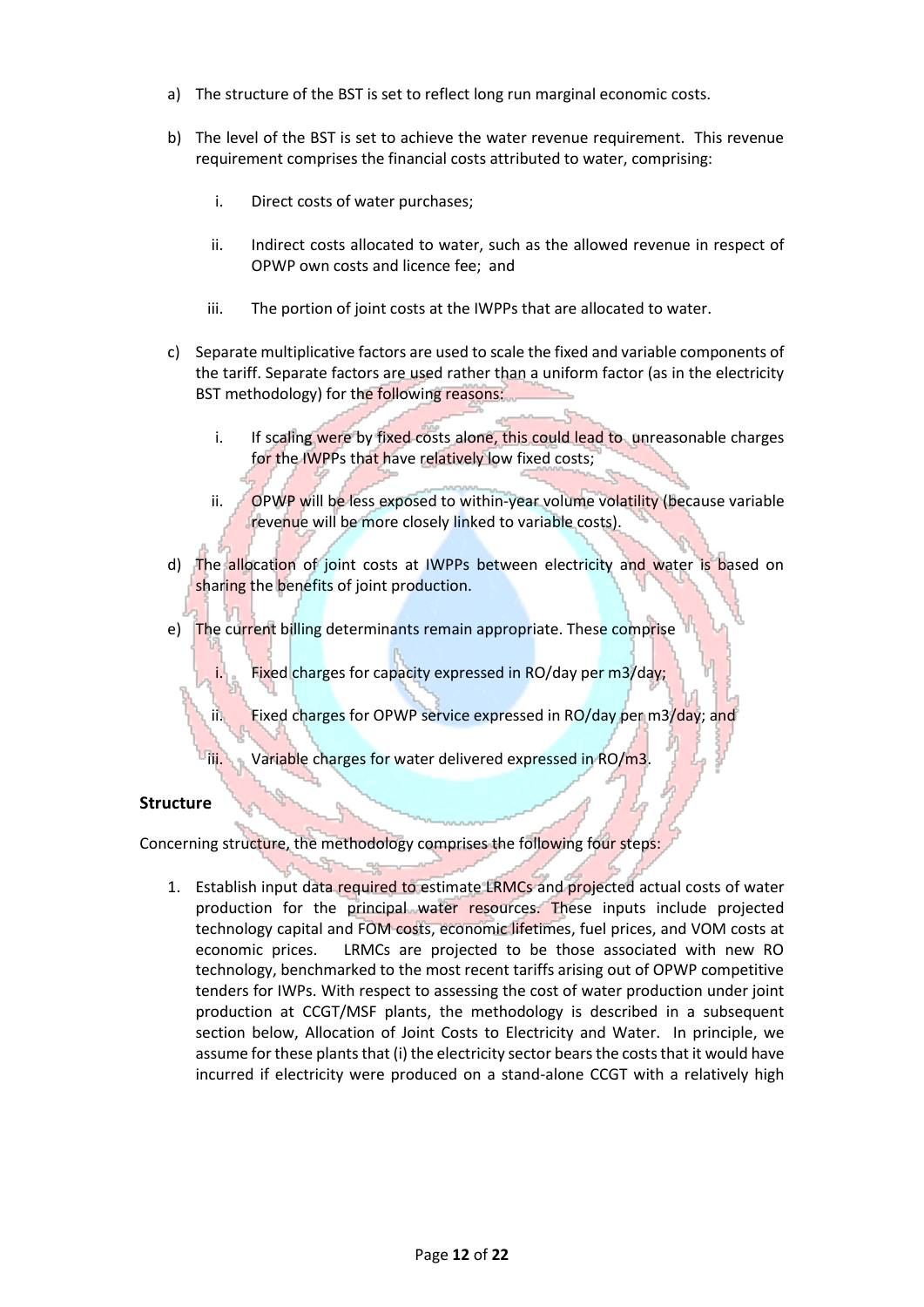thermal efficiency, and (ii) the water sector bears all other costs associated with joint production<sup>45</sup>.

- 2. Determine the LRMC of each new water resource using the input data.
- 3. Establish input proportions of water production on each new water resource<sup>6</sup>. In the absence of better information, for 2019 BST purposes, we assume that all new water production will be by RO plant in all zones of the MIS and Dhofar. The variable costs of RO plants are time differentiated—varying by time of day and season of the year reflecting the impact of time-differentiated electricity costs (as seen in the electricity BST).
- 4. Determine the fixed and variable components of the average LRMC by taking a weighted average of the fixed and variable costs of the various technologies.

### **Level and Scaling**

**.** 

Concerning the tariff level and scaling, the methodology comprises the following four key steps:

- 1. Take the fixed and variable components of the water revenue requirement (established as described under the electricity BST).
- 2. Scale each of the fixed and variable components of the LRMC-based tariffs by a separate multiplicative factor to obtain, respectively, the fixed and variable components of the water revenue requirement.
- 3. Identify the proportion of fixed charges that recovers the water purchase costs and the other costs allocated to water. This step relies on a historical analysis of the proportions of OPWP-own costs that relate to the water sector.
- 4. Establish the final water BST with three billing determinants:
	- a. Fixed charges for capacity expressed in RO/day per m<sup>3</sup>/day;
	- b. Fixed charges for OPWP service expressed in RO/day per  $m^3$ /day; and
	- c. Variable charges for water delivered expressed in  $RO/m<sup>3</sup>$ , differentiated into two rate bands for on-peak and off-peak periods, and by month.

<sup>&</sup>lt;sup>4</sup> At a combined CCGT/MSF plant, such costs would include: (i) the capital costs of the distillers and the heat recovery steam generators connected to the GTs, (ii) the additional capital costs of the larger sea water intakes and outfalls necessary to accommodate the larger water volumes required, and (iii) the additional fuel costs due to reduced thermal efficiency of the CCGT/MSF plant.

<sup>&</sup>lt;sup>5</sup> See for example "Energy and Cost Allocation in Dual Purpose Power and Desalination Plants", by N M Wade, WSTA/EDS workshop on privatization in water supply, Bahrain, February 1999 referenced in OPWP report "Salalah new generating capacity strategy" dated 2011.

<sup>&</sup>lt;sup>6</sup> If cost were the only consideration, OPWP's 2011 report "Salalah new generating capacity strategy" suggests that, for gas prices above about 1.0USD/MMBTU, reverse osmosis (RO) has lower total costs than either multi-effect distillation (MED) under joint production or multi-stage flash distillation (MSF) under joint production and, hence, all new water production would be from reverse osmosis plants. However, for a number of reasons, security of supply considerations may suggest that new water production should be from a range of technologies. This remains a potential issue for further study.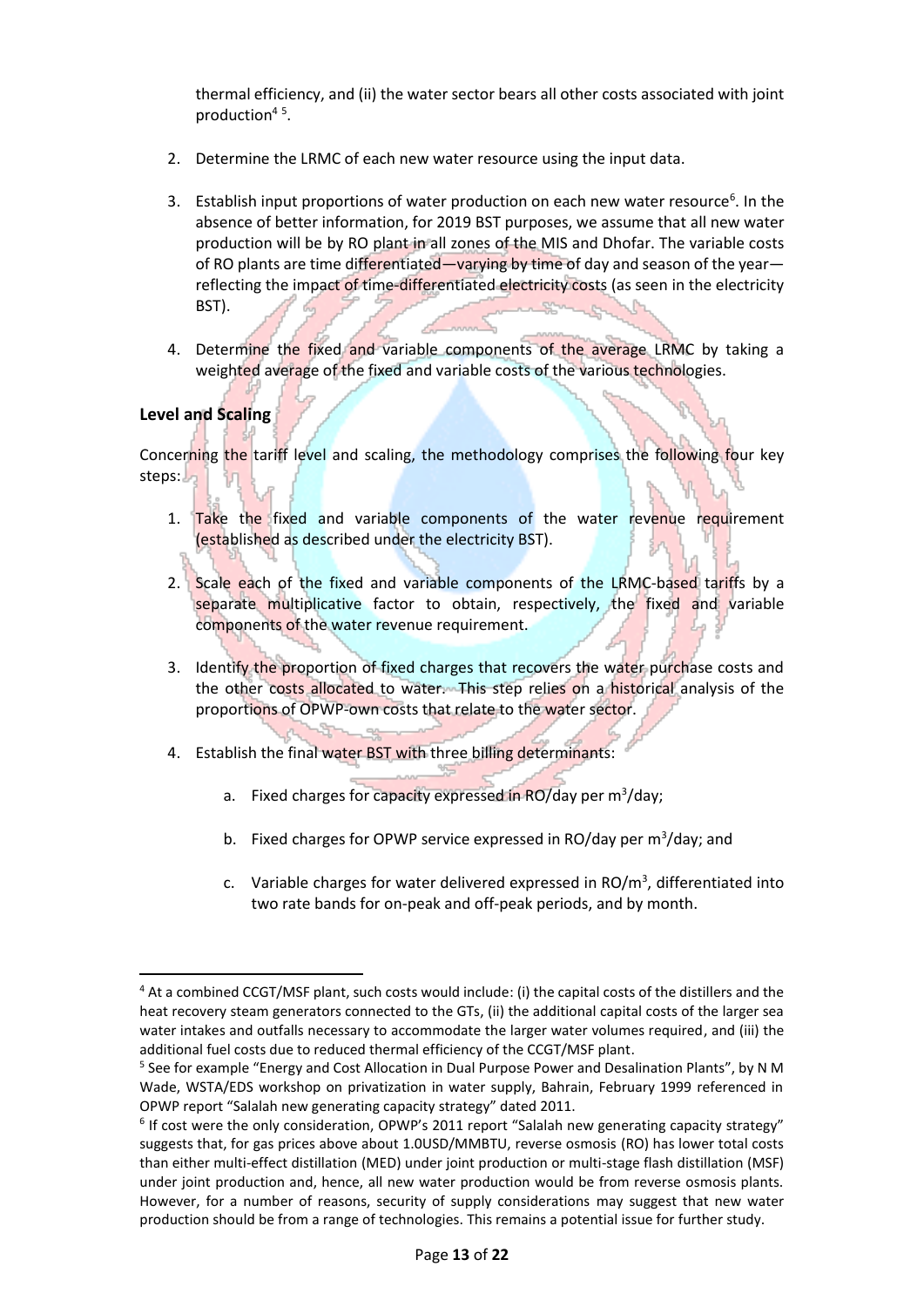The fixed charges for capacity and fixed charges for the OPWP service are listed separately, because the availability rebate applies to fixed charges for capacity only.

### **Allocation of Joint Costs To Electricity and Water**

The following approach has been adopted to allocate the joint costs of production purchased from IWPPs:

- 1. Determine the total cost for expected electricity and expected water production at each I(W)PP, separated into fixed and variable components. For example, the total purchase costs in respect of an electricity-only plant (e.g., Manah) is calculated from the PPA parameters and from the Power System Simulation model, by summing:
	- a. Fuel and VOM costs from the Power System Simulation model;
	- b. Capital and FOM costs from the PPA; and
	- c. Other costs from the PPA, such as the annual generation licence fee and connection fee (expressed on a monthly basis rather than annually)<sup>7</sup>.
- 2. Allocate direct costs as follows:
	- a. To the electricity sector, the costs of IPPs and any separately identified costs of stand-alone electricity facilities at the IWPPs (such as the GTs at Al Ghubrah);
	- b. To the water sector, any separately identified costs of any stand-alone water facilities at the IWPPs.
- 3. Allocate joint costs at IWPPs as follows:

**.** 

- a. Determine the stand-alone costs for expected electricity and expected water production at the time the plant was conceived<sup>8</sup>. In this regard, stand-alone electricity production is based on a gas-fired CCGT in all cases. The reference technology for stand-alone water desalination differs for some plants, as follows:
	- i. gas-fired multi-stage flash (MSF) distillation for Barka I, Sohar and Al Ghubrah<sup>9</sup>; and
	- ii. reverse osmosis (RO) for Barka II and the DPS $^{10}$ .

 $7$  Changes in licence fees and connection fees are recoverable under "change of law" provisions in the PPA. Any other costs recoverable as a result of the "change in law" provisions of the PPA would also be included here.

<sup>&</sup>lt;sup>8</sup> Except for Al Ghubrah IWPP, for which we estimate electricity and water cost allocations from projected purchase costs under the PWPA. As Al Ghubrah IWPP is a complex plant that contains several CCGT configurations and several blocks, the stand-alone costs for Al Ghubrah for a particular configuration cannot readily be determined at the time when the plant was conceived.

<sup>9</sup> OPWP uses the costs of stand-alone CCGT and stand-alone MSF plants set out in the Fichtner analysis conducted for the Sohar IWPP in 2003.

<sup>&</sup>lt;sup>10</sup> OPWP uses the stand-alone CCGT and stand-alone RO plants set out in the Mott MacDonald analysis conducted for the DPS in 2011.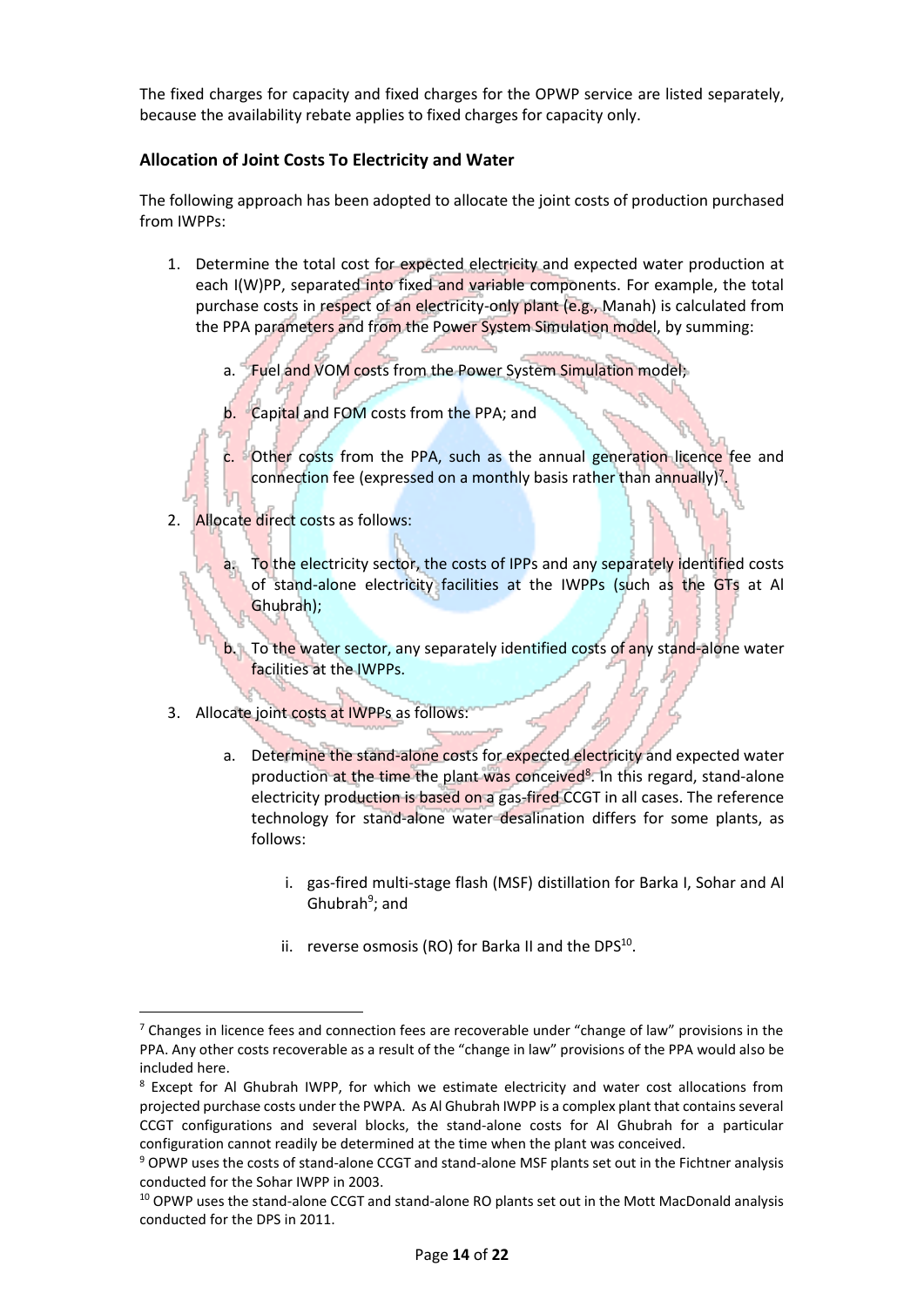b. Allocate the joint cost for expected electricity and expected water production under the PWPA to electricity and water in proportion to the relevant standalone costs of electricity and water (equivalent to allocating the cost savings from joint production to electricity and water in proportion to the respective stand-alone  $costs<sup>11</sup>$ ).

We allocate other allowed costs as follows:

- a) OPWP-own costs are allocated based on historical estimates of the proportions of OPWP staff time inputs that relate to the various activities.
- b) 0.25% margin on purchase costs is allocated to electricity and water in proportion to the respective purchase costs including allocated joint costs.<sup>12</sup>
- c) Licence fee is also allocated to electricity and water in proportion to the respective purchase costs.
- d) Correction factor includes adjustments to be made to the tariff rates based on the K-Factor, the difference between the Maximum Allowed Revenue and the Proposed Revenue, and Liquidated Damages (if any).



**.** 

<sup>&</sup>lt;sup>11</sup> Economic theory provides no definitive allocation of joint costs. Instead, economic theory merely provides a ceiling and a floor to the allocation: the ceiling is set by the stand alone cost of production; and the floor is set by the incremental cost under joint production.

 $12$  Steps a) and b) are done indirectly by levying a service charge on water capacity which is deemed to represent an appropriate share of cost and margin.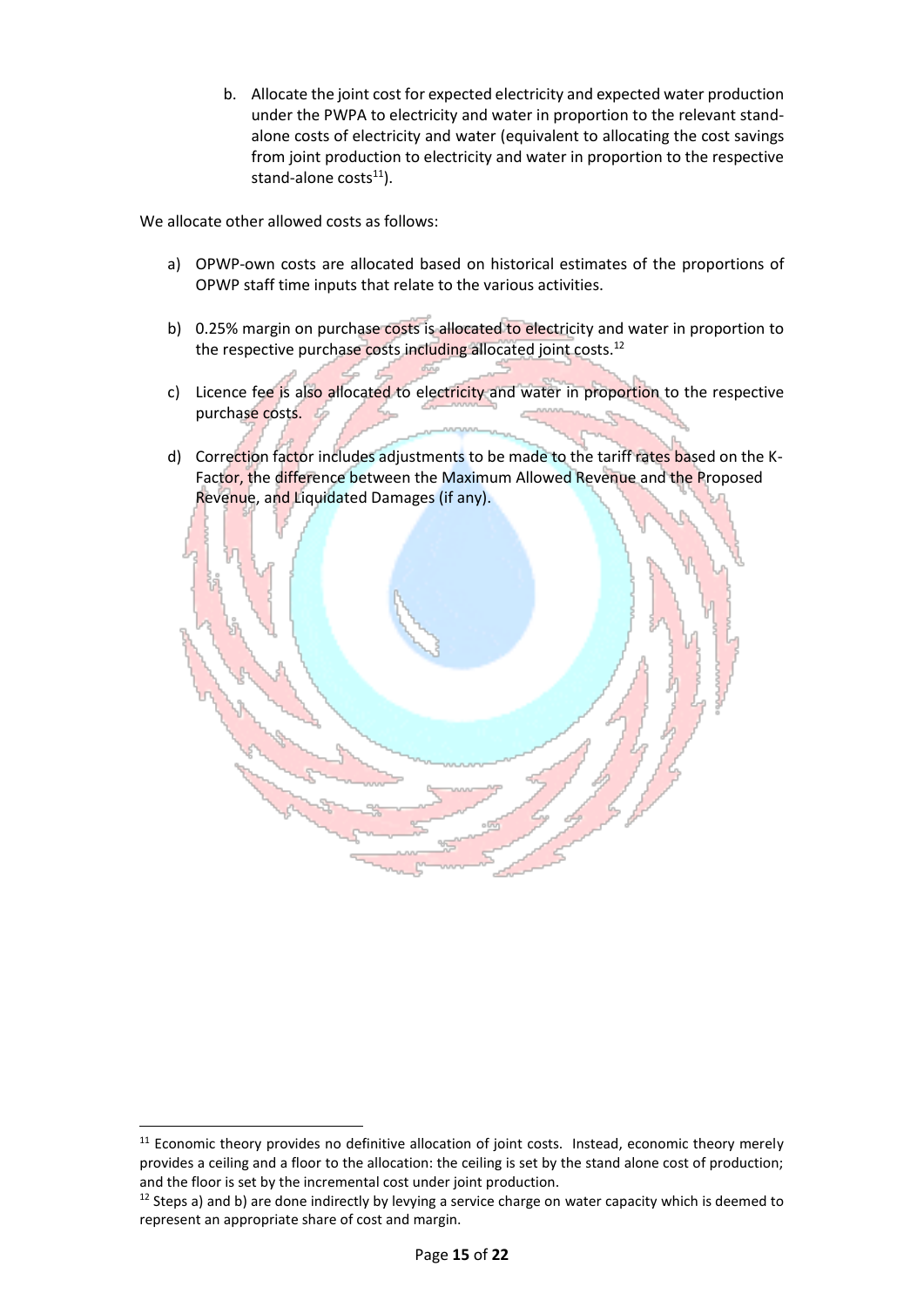## **Annex 1: Electricity BST for 2019**

## **I) MAIN INTERCONNECTED SYSTEM (MIS)**

## **MIS Electricity BST (RO/MWh)**

| <b>Rate band</b>             | Jan | Feb | <b>Mar</b>      | Apr | <b>May</b> | Jun | Jul | <b>Aug</b> | <b>Sep</b> | Oct | <b>Nov</b> | <b>Dec</b> |
|------------------------------|-----|-----|-----------------|-----|------------|-----|-----|------------|------------|-----|------------|------------|
| <b>Weekday Off Peak</b>      | 12  | 12  | 12              | 14  | 16         | 16  | 16  | 16         | 16         | 14  | 12         | 12         |
| <b>Weekend Off Peak</b>      | 12  | 12  | 12              | 14  | 16         | 16  | 16  | 16         | 16         | 14  | 12         | 12         |
| <b>Weekday Night</b><br>Peak | 12  | 12  | 12              | 14  | 25         | 25  | 25  | 22         | 22         | 14  | 12         | 12         |
| <b>Weekend Night</b><br>Peak | 12  | 12  | 12              | 14  | 25         | 25  | 25  | 22         | 22         | 14  | 12         | 12         |
| <b>Weekday Day Peak</b>      | 12  | 12  | 12 <sup>2</sup> | 14  | 67         | 67  | 67  | 26         | 26         | 14  | 12         | 12         |
| <b>Weekend Day Peak</b>      | 12  | 12  | 12              | 14  | 36         | 36  | 36  | 20         | 20         | 14  | 12         | 12         |

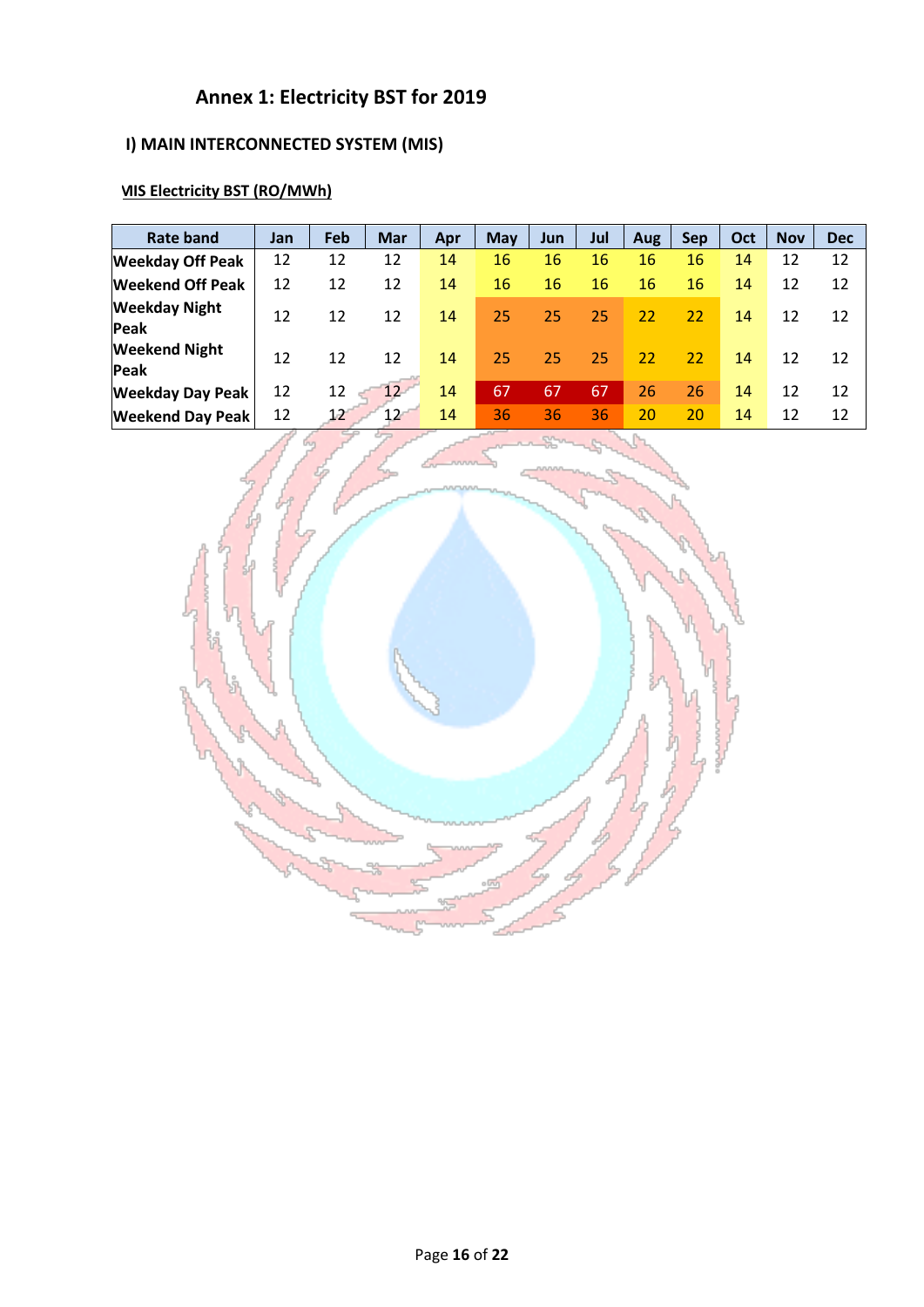| Hour<br>ending | Rate<br>band     | Jan | Feb | Mar | Apr | <b>May</b> | Jun | Jul | Aug | <b>Sep</b> | Oct | <b>Nov</b> | <b>Dec</b> |
|----------------|------------------|-----|-----|-----|-----|------------|-----|-----|-----|------------|-----|------------|------------|
| 1.00           |                  | 12  | 12  | 12  | 14  | 25         | 25  | 25  | 22  | 22         | 14  | 12         | 12         |
| 2.00           | Night<br>Peak    | 12  | 12  | 12  | 14  | 25         | 25  | 25  | 22  | 22         | 14  | 12         | 12         |
| 3.00           |                  | 12  | 12  | 12  | 14  | 16         | 16  | 16  | 16  | 16         | 14  | 12         | 12         |
| 4.00           |                  | 12  | 12  | 12  | 14  | 16         | 16  | 16  | 16  | 16         | 14  | 12         | 12         |
| 5.00           |                  | 12  | 12  | 12  | 14  | 16         | 16  | 16  | 16  | 16         | 14  | 12         | 12         |
| 6.00           |                  | 12  | 12  | 12  | 14  | 16         | 16  | 16  | 16  | 16         | 14  | 12         | 12         |
| 7.00           |                  | 12  | 12  | 12  | 14  | 16         | 16  | 16  | 16  | 16         | 14  | 12         | 12         |
| 8.00           | <b>Off Peak</b>  | 12  | 12  | 12  | 14  | 16         | 16  | 16  | 16  | 16         | 14  | 12         | 12         |
| 9.00           |                  | 12  | 12  | 12  | 14  | 16         | 16  | 16  | 16  | 16         | 14  | 12         | 12         |
| 10.00          |                  | 12  | 12  | 12  | 14  | 16         | 16  | 16  | 16  | 16         | 14  | 12         | 12         |
| 11.00          |                  | 12  | 12  | 12  | 14  | 16         | 16  | 16  | 16  | 16         | 14  | 12         | 12         |
| 12.00          |                  | 12  | 12  | 12  | 14  | 16         | 16  | 16  | 16  | 16         | 14  | 12         | 12         |
|                |                  | 12  | 12  | 12  | 14  | 16         | 16  | 16  | 16  | 16         | 14  | 12         | 12         |
| 13.00          |                  | 12  | 12  | 12  | 14  | 67         | 67  | 67  | 26  | 26         | 14  | 12         | 12         |
| 14.00          | Weekday Day Peak | 12  | 12  | 12  | 14  | 67         | 67  | 67  | 26  | 26         | 14  | 12         | 12         |
| 15.00          |                  | 12  | 12  | 12  | 14  | 67         | 67  | 67  | 26  | 26         | 14  | 12         | 12         |
| 16.00          |                  | 12  | 12  | 12  | 14  | 67         | 67  | 67  | 26  | 26         | 14  | 12         | 12         |
| 17.00          |                  | 12  | 12  | 12  | 14  | 16         | 16  | 16  | 16  | 16         | 14  | 12         | 12         |
| 18.00          |                  | 12  | 12  | 12  | 14  | 16         | 16  | 16  | 16  | 16         | 14  | 12         | 12         |
| 19.00          | <b>Off Peak</b>  | 12  | 12  | 12  | 14  | 16         | 16  | 16  | 16  | 16         | 14  | 12         | 12         |
| 20.00          |                  | 12  | 12  | 12  | 14  | 16         | 16  | 16  | 16  | 16         | 14  | 12         | 12         |
| 21.00          |                  | 12  | 12  | 12  | 14  | 16         | 16  | 16  | 16  | 16         | 14  | 12         | 12         |
| 22.00          |                  | 12  | 12  | 12  | 14  | 25         | 25  | 25  | 22  | 22         | 14  | 12         | 12         |
| 23.00          | Night<br>Peak    |     |     |     |     |            |     |     |     |            |     |            |            |
| 24.00          |                  | 12  | 12  | 12  | 14  | 25         | 25  | 25  | 22  | 22         | 14  | 12         | 12         |

### **MIS definition of rate bands - Sunday to Thursday (Weekday Rates in RO/MWh)**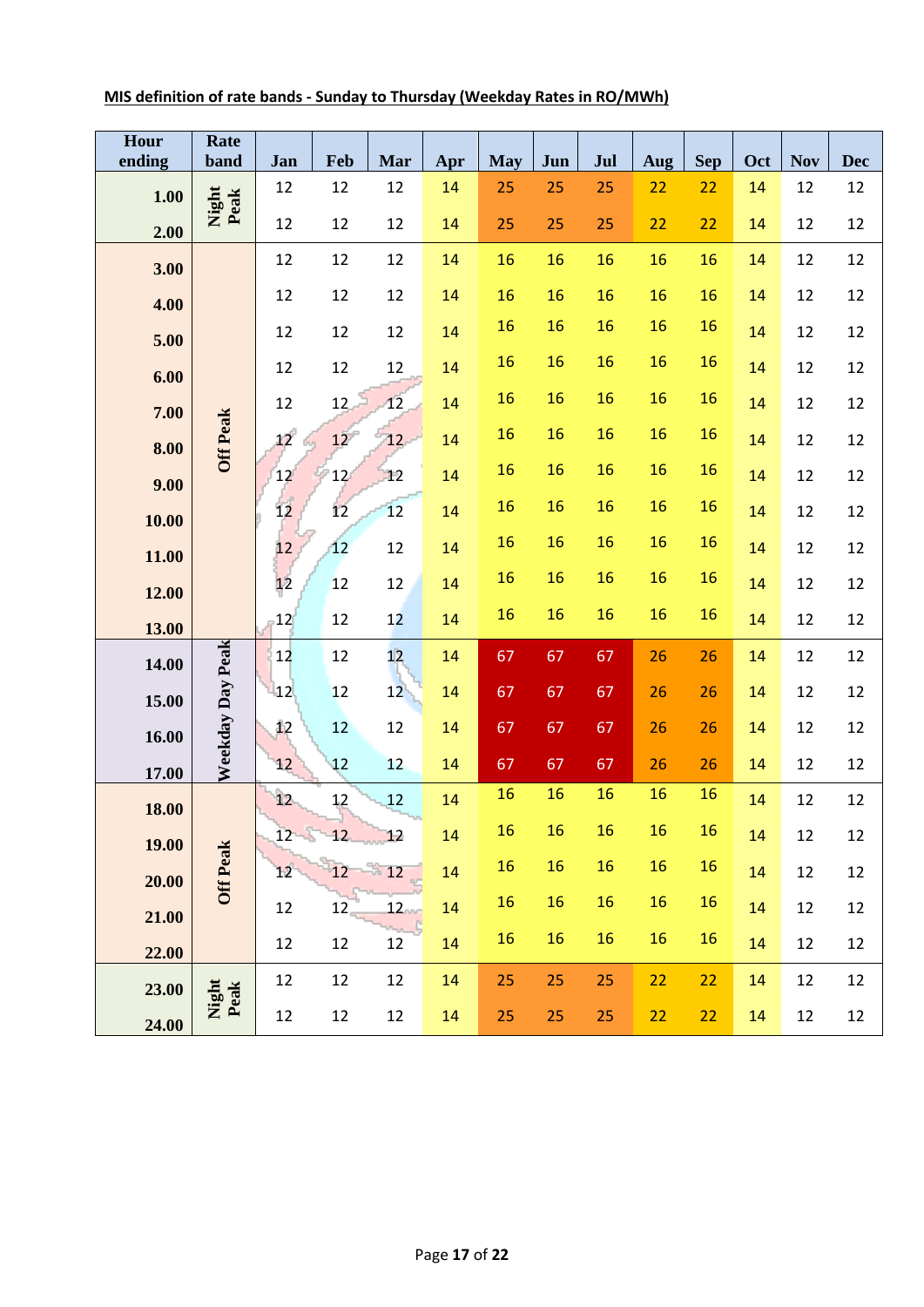| Hour<br>ending | Rate<br>band        | Jan | Feb | Mar             | Apr | May | Jun | Jul | <b>Aug</b> | Sep | Oct | <b>Nov</b> | <b>Dec</b> |
|----------------|---------------------|-----|-----|-----------------|-----|-----|-----|-----|------------|-----|-----|------------|------------|
|                |                     |     |     |                 |     |     |     |     |            |     |     |            |            |
| 1.00           | Night<br>Peak       | 12  | 12  | 12              | 14  | 25  | 25  | 25  | 22         | 22  | 14  | 12         | 12         |
| 2.00           |                     | 12  | 12  | 12              | 14  | 25  | 25  | 25  | 22         | 22  | 14  | 12         | 12         |
| 3.00           |                     | 12  | 12  | 12              | 14  | 16  | 16  | 16  | 16         | 16  | 14  | 12         | 12         |
| 4.00           |                     | 12  | 12  | 12              | 14  | 16  | 16  | 16  | 16         | 16  | 14  | 12         | 12         |
| 5.00           |                     | 12  | 12  | 12              | 14  | 16  | 16  | 16  | 16         | 16  | 14  | 12         | 12         |
| 6.00           |                     | 12  | 12  | 12              | 14  | 16  | 16  | 16  | 16         | 16  | 14  | 12         | 12         |
| 7.00           |                     | 12  | 12  | 12              | 14  | 16  | 16  | 16  | 16         | 16  | 14  | 12         | 12         |
| 8.00           | Weekend Off Peak    | 12  | 12  | 12              | 14  | 16  | 16  | 16  | 16         | 16  | 14  | 12         | 12         |
| 9.00           |                     | 12  | 12  | 12              | 14  | 16  | 16  | 16  | 16         | 16  | 14  | 12         | 12         |
| 10.00          |                     | 12  | 12  | 12              | 14  | 16  | 16  | 16  | 16         | 16  | 14  | 12         | 12         |
| 11.00          |                     | 12  | 12  | 12              | 14  | 16  | 16  | 16  | 16         | 16  | 14  | 12         | 12         |
| 12.00          |                     | 12  | 12  | 12              | 14  | 16  | 16  | 16  | 16         | 16  | 14  | 12         | 12         |
| 13.00          |                     | 12  | 12  | 12              | 14  | 16  | 16  | 16  | 16         | 16  | 14  | 12         | 12         |
| 14.00          |                     | 12  | 12  | 12              | 14  | 36  | 36  | 36  | 20         | 20  | 14  | 12         | 12         |
| 15.00          | Weekend<br>Day Peak | 12  | 12  | 12              | 14  | 36  | 36  | 36  | 20         | 20  | 14  | 12         | 12         |
| 16.00          |                     | 12  | 12  | 12              | 14  | 36  | 36  | 36  | 20         | 20  | 14  | 12         | 12         |
| 17.00          |                     | 12  | 12  | 12              | 14  | 36  | 36  | 36  | 20         | 20  | 14  | 12         | 12         |
| 18.00          |                     | 12  | 12  | 12              | 14  | 16  | 16  | 16  | 16         | 16  | 14  | 12         | 12         |
| 19.00          |                     | 12  | 12  | 12              | 14  | 16  | 16  | 16  | 16         | 16  | 14  | 12         | 12         |
| 20.00          | Peak                | 12  | 12  | 12 <sup>7</sup> | 14  | 16  | 16  | 16  | 16         | 16  | 14  | 12         | 12         |
| 21.00          | Weekend Off         | 12  | 12  | 12              | 14  | 16  | 16  | 16  | 16         | 16  | 14  | 12         | 12         |
| 22.00          |                     | 12  | 12  | 12              | 14  | 16  | 16  | 16  | 16         | 16  | 14  | 12         | 12         |
| 23.00          |                     | 12  | 12  | 12              | 14  | 25  | 25  | 25  | 22         | 22  | 14  | 12         | 12         |
| 24.00          | Night Peak          | 12  | 12  | 12              | 14  | 25  | 25  | 25  | 22         | 22  | 14  | 12         | 12         |

4. I

## **MIS definition of rate bands – Friday & Saturday (Weekend Rates in RO/MWh)**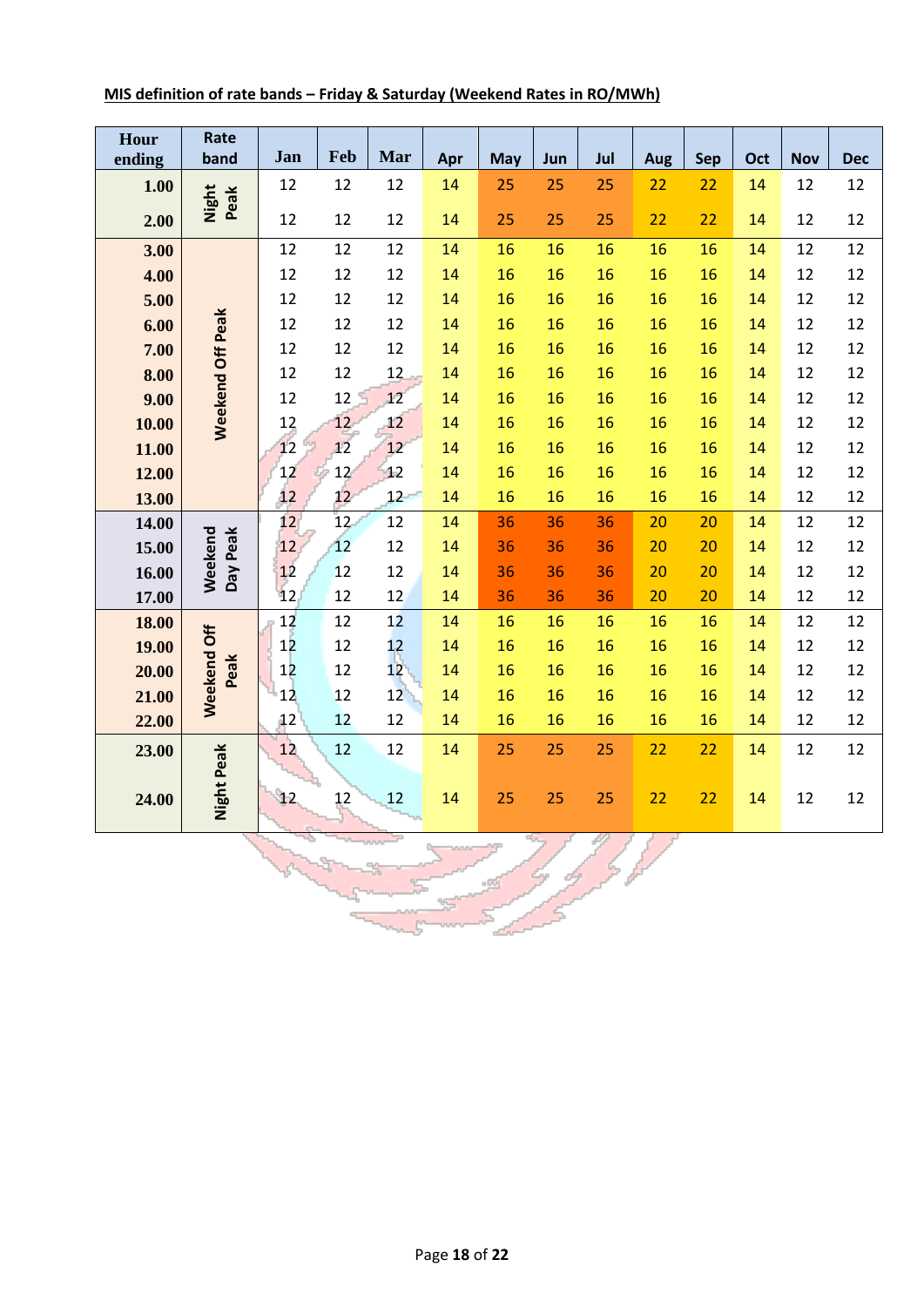## **II) Dhofar Power System**

## **DPS Electricity BST (RO/MWh)**

| Rate band                         | Jan | Feb | <b>Mar</b> | Apr | May | <b>Jun</b> | Jul | <b>Aug</b> | <b>Sep</b> | Oct | <b>Nov</b> | <b>Dec</b> |
|-----------------------------------|-----|-----|------------|-----|-----|------------|-----|------------|------------|-----|------------|------------|
| <b>Weekday On Peak (proposed</b>  | 12  | 12  | 12         | 29  | 48  | 48         | 15  | 15         | 19         | 19  | 12         | 12         |
| change to Night Peak)             |     |     |            |     |     |            |     |            |            |     |            |            |
| <b>Weekend On Peak (proposed</b>  | 12  | 12  | 12         | 20  | 29  | 29         | 13  | 13         | 15         | 15  | 12         | 12         |
| change to Night Peak)             |     |     |            |     |     |            |     |            |            |     |            |            |
| <b>Weekday Off Peak Morning</b>   | 12  | 12  | 12         | 15  | 26  | 26         | 12  | 12         | 13         | 13  | 12         | 12         |
| <b>Weekend Off Peak Morning</b>   | 12  | 12  | 12         | 15  | 26  | 26         | 12  | 12         | 13         | 13  | 12         | 12         |
| <b>Weekday Mid Peak (proposed</b> | 12  | 12  | 12         | 20  | 45  | 45         | 12  | 12         | 15         | 15  | 12         | 12         |
| change to Day Peak)               |     |     |            |     |     |            |     |            |            |     |            |            |
| <b>Weekend Mid Peak (proposed</b> | 12  | 12  | 12         | 15  | 23  | 23         | 12  | 12         | 13         | 13  | 12         | 12         |
| change to Day Peak)               |     |     |            |     |     |            |     |            |            |     |            |            |
| <b>Weekday Off-Peak Night</b>     |     |     |            |     |     |            |     |            |            |     |            |            |
| (proposed change to Off-Peak      | 12  | 12  | 12         | 15  | 23  | 23         | 12  | 12         | 15         | 15  | 12         | 12         |
| Afternoon)                        |     |     |            |     |     |            |     |            |            |     |            |            |
| <b>Weekend Off Peak Night</b>     |     |     |            |     |     |            |     |            |            |     |            |            |
| (proposed change to Off-Peak      | 12  | 12  | 12         | 15  | 23  | 23         | 12  | 12         | 15         | 15  | 12         | 12         |
| Afternoon)                        |     |     |            |     |     |            |     |            |            |     |            |            |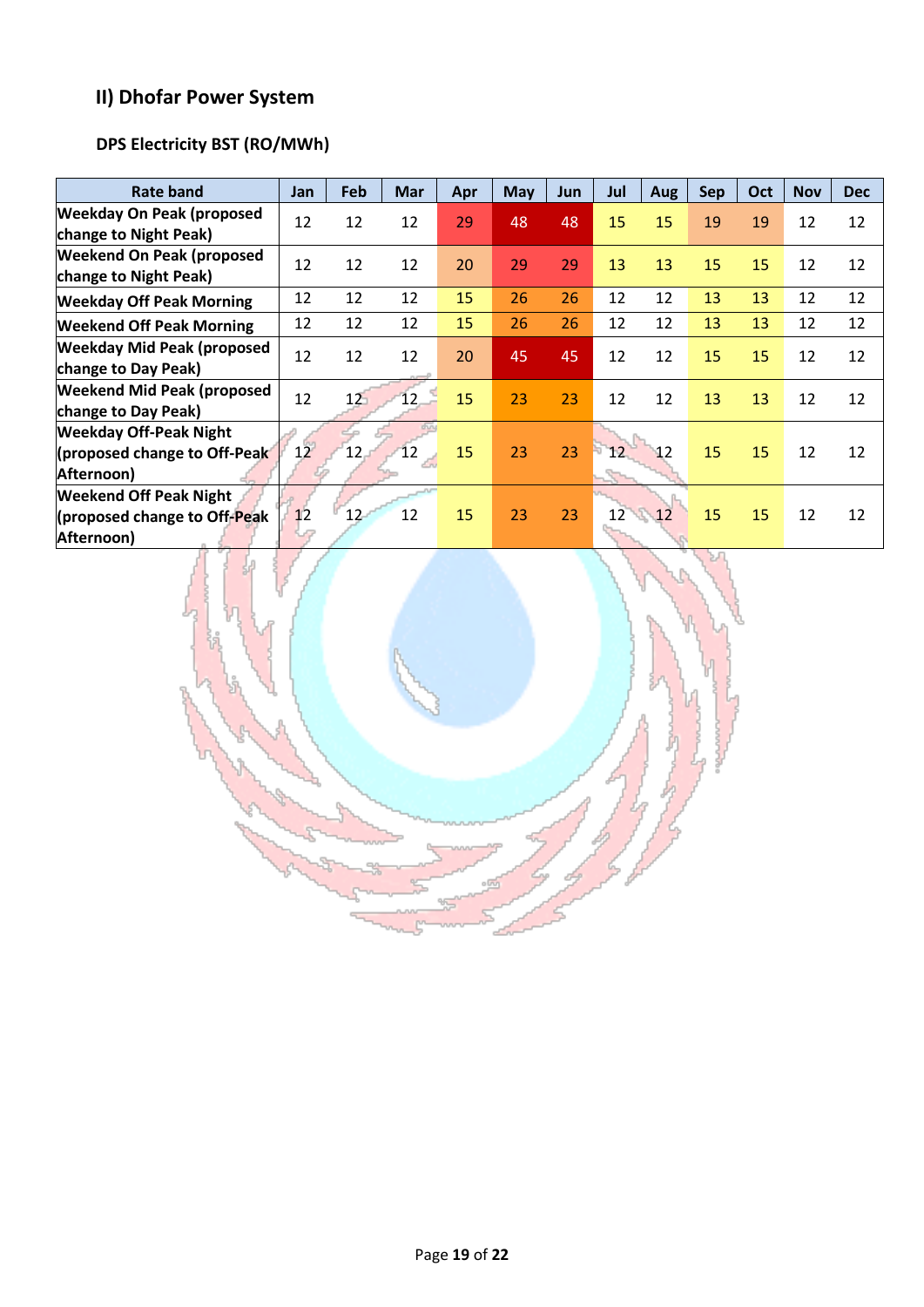| <b>Hour</b><br>ending | <b>Rate band</b>      | Jan    | Feb      | Mar | Apr | <b>May</b> | Jun | Jul | Aug | <b>Sep</b> | Oct | <b>Nov</b> | <b>Dec</b> |
|-----------------------|-----------------------|--------|----------|-----|-----|------------|-----|-----|-----|------------|-----|------------|------------|
| 1.00                  |                       | 12     | 12       | 12  | 29  | 48         | 48  | 15  | 15  | 19         | 19  | 12         | 12         |
| 2.00                  | Night-Peak            | 12     | 12       | 12  | 29  | 48         | 48  | 15  | 15  | 19         | 19  | 12         | 12         |
| 3.00                  |                       | 12     | 12       | 12  | 29  | 48         | 48  | 15  | 15  | 19         | 19  | 12         | 12         |
| 4.00                  |                       | 12     | 12       | 12  | 15  | 26         | 26  | 12  | 12  | 13         | 13  | 12         | 12         |
| 5.00                  |                       | 12     | 12       | 12  | 15  | 26         | 26  | 12  | 12  | 13         | 13  | 12         | 12         |
| 6.00                  | Off-Peak Morning      | 12     | 12       | 12  | 15  | 26         | 26  | 12  | 12  | 13         | 13  | 12         | 12         |
| 7.00                  |                       | 12     | 12       | 12  | 15  | 26         | 26  | 12  | 12  | 13         | 13  | 12         | 12         |
| 8.00                  |                       | 12     | 12       | 12  | 15  | 26         | 26  | 12  | 12  | 13         | 13  | 12         | 12         |
| 9.00                  |                       | 12     | 12       | 12  | 15  | 26         | 26  | 12  | 12  | 13         | 13  | 12         | 12         |
| 10.00                 |                       | 12     | 12       | 12  | 15  | 26         | 26  | 12  | 12  | 13         | 13  | 12         | 12         |
| 11.00                 |                       | 12     | 12       | 12  | 20  | 45         | 45  | 12  | 12  | 15         | 15  | 12         | 12         |
| 12.00                 |                       | 12     | 12       | 12  | 20  | 45         | 45  | 12  | 12  | 15         | 15  | 12         | 12         |
| 13.00                 |                       | 12     | 12       | 12  | 20  | 45         | 45  | 12  | 12  | 15         | 15  | 12         | 12         |
| 14.00                 | Day-Peak              | 12     | 12       | 12  | 20  | 45         | 45  | 12  | 12  | 15         | 15  | 12         | 12         |
| 15.00                 |                       | 12     | 12       | 12  | 20  | 45         | 45  | 12  | 12  | 15         | 15  | 12         | 12         |
| 16.00                 |                       | 12     | 12       | 12  | 20  | 45         | 45  | 12  | 12  | 15         | 15  | 12         | 12         |
| 17.00                 |                       | 12     | 12       | 12  | 15  | 23         | 23  | 12  | 12  | 15         | 15  | 12         | 12         |
| 18.00                 | rnoon                 | 12     | 12       | 12  | 15  | 23         | 23  | 12  | 12  | 15         | 15  | 12         | 12         |
| 19.00                 | Off-Peak<br>Afternoon | $12 -$ | ١.<br>12 | 12  | 15  | 23         | 23  | 12  | 12  | 15         | 15  | 12         | 12         |
| 20.00                 |                       | 12     | 12       | 12  | 15  | 23         | 23  | 12  | 12  | 15         | 15  | 12         | 12         |
| 21.00                 |                       | 12     | 12       | 12  | 29  | 48         | 48  | 15  | 15  | 19         | 19  | 12         | 12         |
| 22.00                 |                       | 12     | 12       | 12  | 29  | 48         | 48  | 15  | 15  | 19         | 19  | 12         | 12         |
| 23.00                 | Night-Peak            | 12     | 12       | 12  | 29  | 48         | 48  | 15  | 15  | 19         | 19  | 12         | 12         |
| 24.00                 |                       | 12     | 12       | 12  | 29  | 48         | 48  | 15  | 15  | 19         | 19  | 12         | 12         |

### **DPS definition of rate bands - Sunday to Thursday (Weekday Rates in RO/MWh)**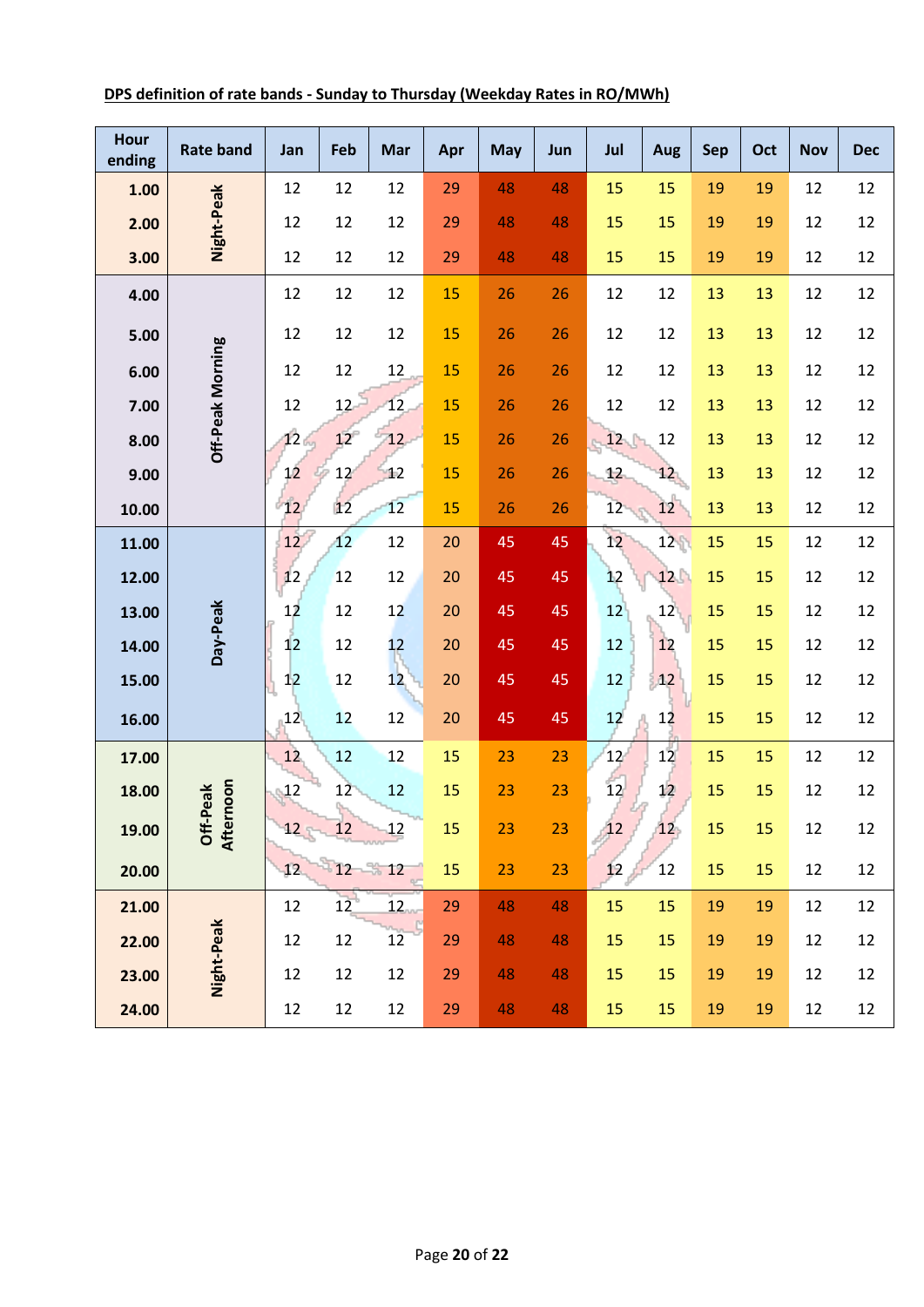| Hour<br>ending | <b>Rate band</b>         | Jan | Feb             | Mar | Apr | <b>May</b> | Jun | Jul | <b>Aug</b>      | <b>Sep</b> | Oct | <b>Nov</b> | <b>Dec</b> |
|----------------|--------------------------|-----|-----------------|-----|-----|------------|-----|-----|-----------------|------------|-----|------------|------------|
| 1.00           |                          | 12  | 12              | 12  | 20  | 29         | 29  | 13  | 13              | 15         | 15  | 12         | 12         |
| 2.00           | Night-Peak               | 12  | 12              | 12  | 20  | 29         | 29  | 13  | 13              | 15         | 15  | 12         | 12         |
| 3.00           |                          | 12  | 12              | 12  | 20  | 29         | 29  | 13  | 13              | 15         | 15  | 12         | 12         |
| 4.00           |                          | 12  | 12              | 12  | 15  | 26         | 26  | 12  | 12              | 13         | 13  | 12         | 12         |
| 5.00           |                          | 12  | 12              | 12  | 15  | 26         | 26  | 12  | 12              | 13         | 13  | 12         | 12         |
| 6.00           | Off-Peak Morning         | 12  | 12              | 12  | 15  | 26         | 26  | 12  | 12              | 13         | 13  | 12         | 12         |
| 7.00           |                          | 12  | 12              | 12  | 15  | 26         | 26  | 12  | 12              | 13         | 13  | 12         | 12         |
| 8.00           |                          | 12  | 12              | 12  | 15  | 26         | 26  | 12  | 12              | 13         | 13  | 12         | 12         |
| 9.00           |                          | 12  | 12              | 12  | 15  | 26         | 26  | 12  | 12 <sub>2</sub> | 13         | 13  | 12         | 12         |
| 10.00          |                          | 12  | 12              | 12  | 15  | 26         | 26  | 12  | 12              | 13         | 13  | 12         | 12         |
| 11.00          |                          | 12  | 12              | 12  | 15  | 23         | 23  | 12  | 12              | 13         | 13  | 12         | 12         |
| 12.00          |                          | 12  | 12              | 12  | 15  | 23         | 23  | 12  | 12              | 13         | 13  | 12         | 12         |
| 13.00          | Day-Peak                 | 12  | 12              | 12  | 15  | 23         | 23  | 12  | 12              | 13         | 13  | 12         | 12         |
| 14.00          |                          | 12  | 12              | 12  | 15  | 23         | 23  | 12  | 12              | 13         | 13  | 12         | 12         |
| 15.00          |                          | 12  | 12              | 12  | 15  | 23         | 23  | 12  | 12              | 13         | 13  | 12         | 12         |
| 16.00          |                          | 12  | 12              | 12  | 15  | 23         | 23  | 12  | 12              | 13         | 13  | 12         | 12         |
| 17.00          |                          | 12  | 12              | 12  | 15  | 23         | 23  | 12  | 12              | 15         | 15  | 12         | 12         |
| 18.00          | ernoon<br><b>If-Peak</b> | 12  | 12              | 12  | 15  | 23         | 23  | 12  | 12              | 15         | 15  | 12         | 12         |
| 19.00          | ট হ্ৰ                    | 12  | 12              | 12  | 15  | 23         | 23  | 12  | 12              | $15\,$     | 15  | 12         | 12         |
| 20.00          |                          | 12  | 12              | 12  | 15  | 23         | 23  | 12  | 12              | 15         | 15  | 12         | 12         |
| 21.00          |                          | 12  | 12 <sup>1</sup> | 12  | 20  | 29         | 29  | 13  | 13              | 15         | 15  | 12         | 12         |
| 22.00          |                          | 12  | 12              | 12  | 20  | 29         | 29  | 13  | 13              | 15         | 15  | 12         | 12         |
| 23.00          | Night-Peak               | 12  | 12              | 12  | 20  | 29         | 29  | 13  | 13              | 15         | 15  | 12         | 12         |
| 24.00          |                          | 12  | 12              | 12  | 20  | 29         | 29  | 13  | 13              | 15         | 15  | 12         | 12         |

### **DPS definition of rate bands – Friday & Saturday (Weekend Rates in RO/MWh)**